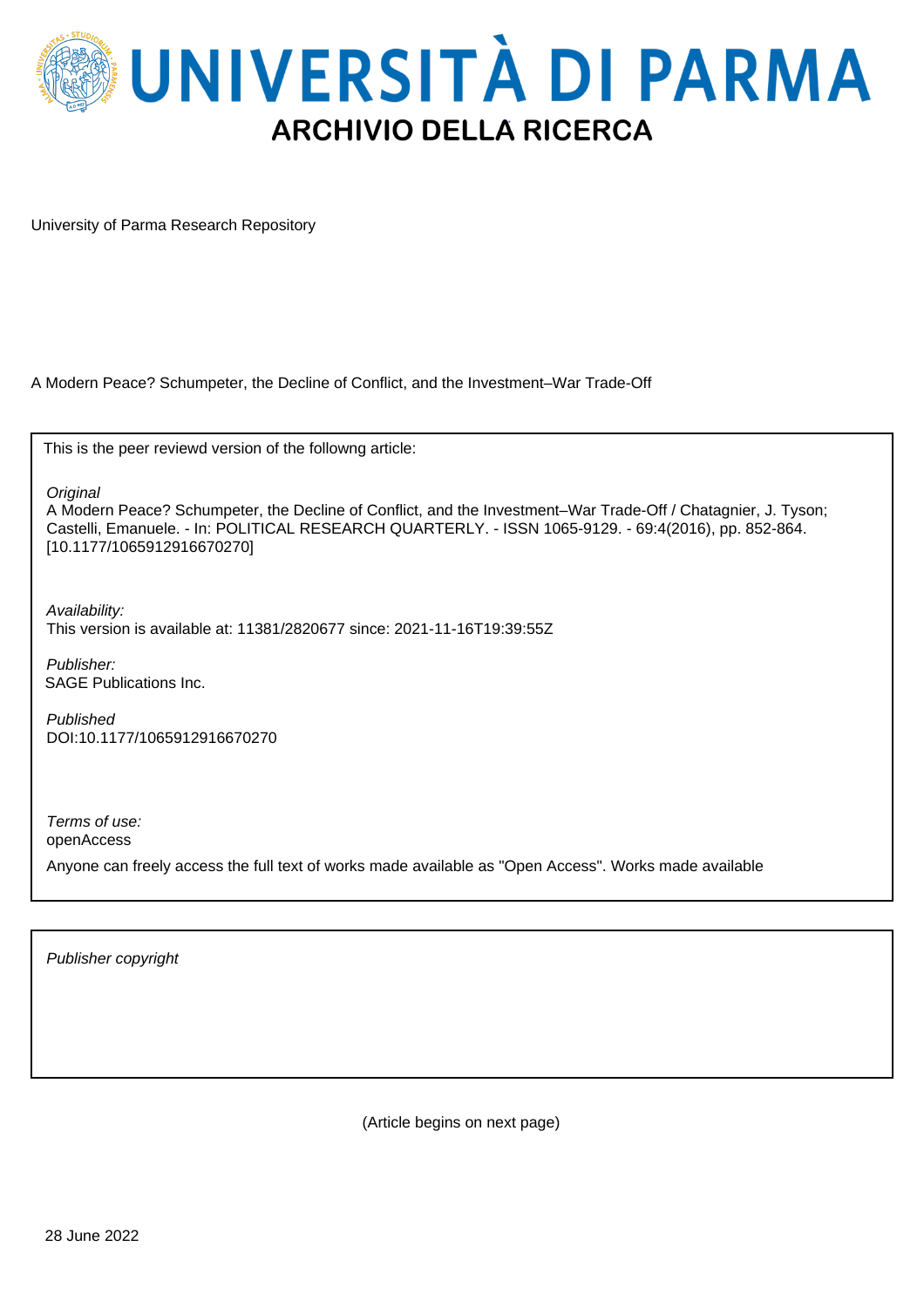# **Accepted for publication in Political Research Quarterly 2016, Vol. 69(4) 852–864 DOI: 10.1177/1065912916670270 https://journals.sagepub.com/doi/abs/10.1177/1065912916670270**

# A Modern Peace? Schumpeter, Conflict, and the Investment-War Tradeoff

June 13, 2016

#### **Abstract**

Drawing on the writings of Joseph Schumpeter, we develop and explore a new theory of international conflict. We outline a simple mechanism whereby industrialization fosters peace, suggesting that industrialized states are more peaceful because they can gain more by investing at home than by pursuing foreign military conquest. We borrow from Schumpeter to argue that our mechanism is distinct from traditional measures of liberalism. Empirically, we propose a measure of industrial development, based on a state's economic structure. Using World Bank sector-specific economic data, our exploratory analysis shows that a more industrialized economy significantly reduces the likelihood that a state will be involved in a fatal military conflict. We show that this result is robust across a number of model specifications and independent of both democracy and capitalism. We propose this as an interesting first step toward a broader research program on modernization and conflict.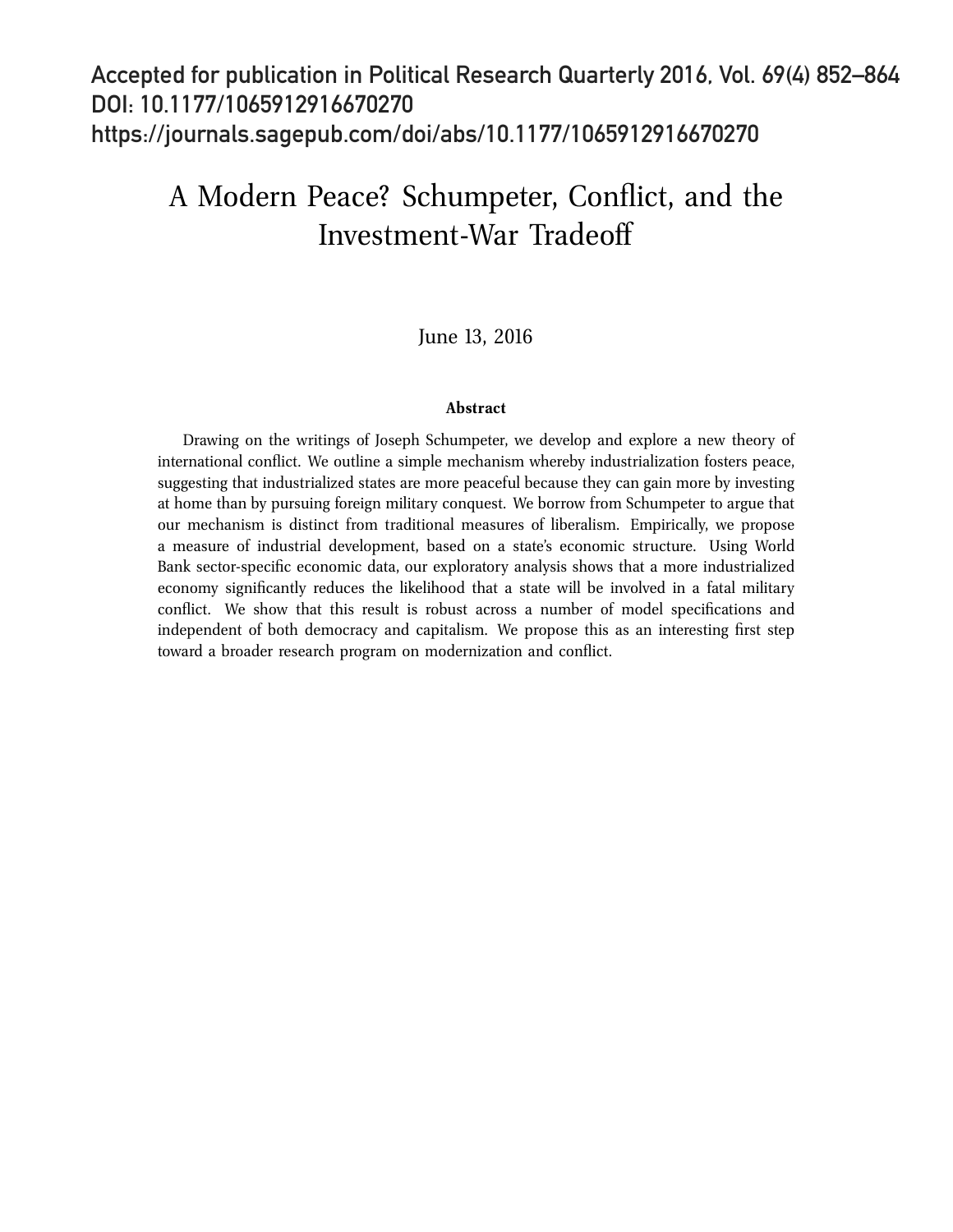"War is the business of barbarians." — Napoleon Bonaparte

### **Introduction**

Recent decades have seen a precipitous decline in the onset of war (Levy and Thompson 2011*a*; Tertrais 2012; Gleditsch and Pickering 2014; Diehl 2016). Some scholars have even declared that war—as it has been fought for centuries—no longer exist (Smith 2007; Mueller 2009). This trend in armed conflict has prompted a debate among IR scholars on the causes of this decline (Väyrynen 2013): liberals attribute the drop in conflict to the spread of democracy, capitalism, and international organizations; constructivists argue that there has been a change in ideas and attitudes toward war in developed countries, particularly in the West; the realist camp is divided between those who claim that war has declined as a consequence of U.S. hegemony and traditional supporters of balance of power theory, who say that this trend in armed disputes is temporary and war will return as soon as a new challenger emerges.

In this paper, we address this phenomenon, arguing that the decline of interstate war over the last half-century is primarily due to the spread of economic modernization (Gat 2006). While the peaceful nature of modern societies has been stressed by numerous historical scholars (from Adam Smith to Saint Simon, from Auguste Comte to Herbert Spencer),<sup>1</sup> we focus on the writings of Joseph Schumpeter who most vividly stressed that the shift to a modern and industrialized mode of production would gradually eliminate interstate war (Schumpeter 1955 [1919]). To demonstrate the empirical plausibility of our argument, we examine the relationship between the likelihood of (violent) military disputes and one of the hallmarks of a modern society: its level of industrialization. Accordingly, we examine the size of nations' industrial sectors, measuring the percentage of GDP from industrial endeavors during a given year. This allows us to distinguish, for example, between affluent primary commodity exporters and fully industrialized countries that generate wealth through manufacturing. Although we are not able to measure modernity directly, industrialization serves as a strong proxy for our concept of interest. In our analysis, across several models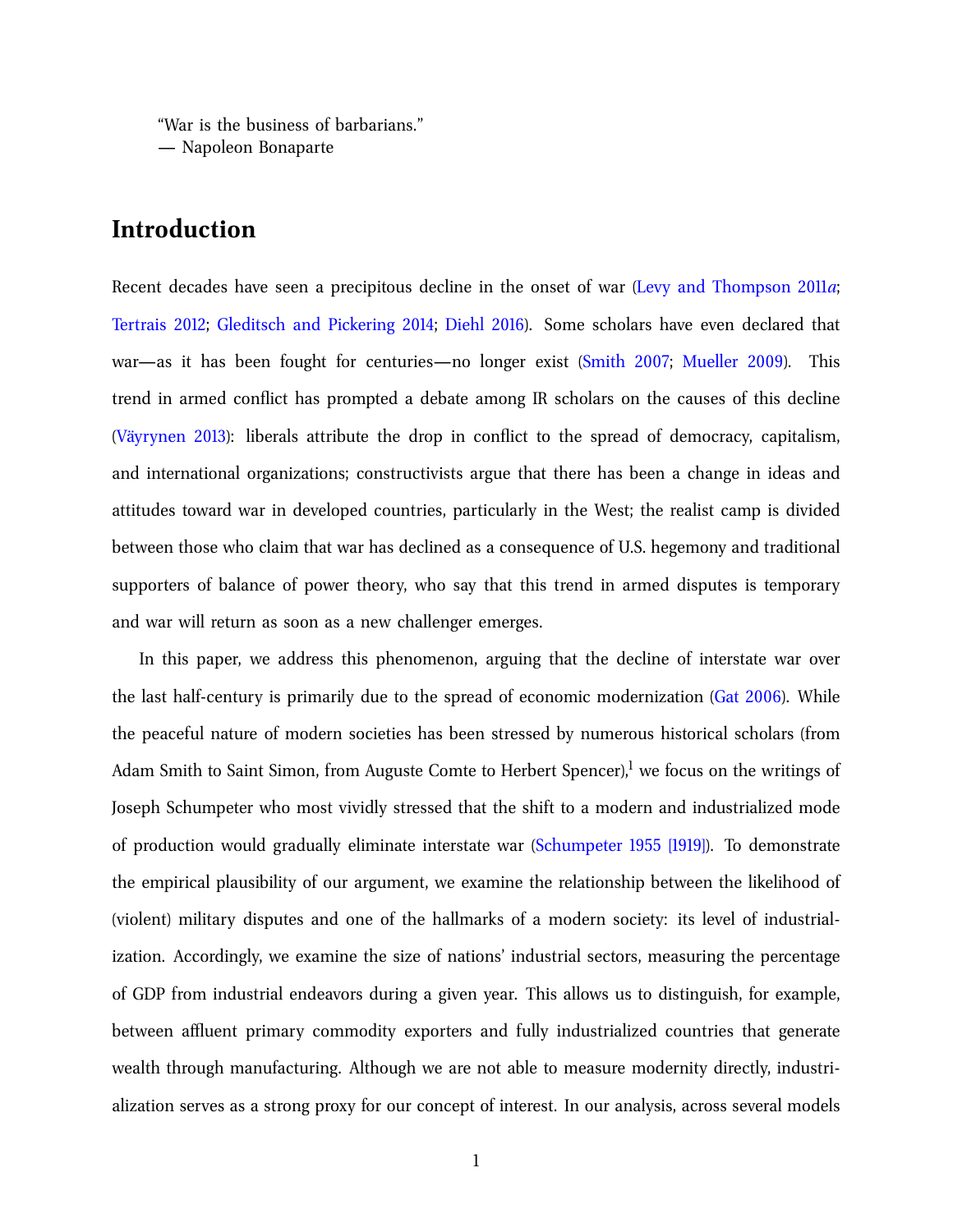and two units of observation, we find a robust, significant relationship between industrialization and peace.

The paper unfolds as follows. We begin by critically reviewing the scholarship on the decline of war, focusing on systemic, ideational, domestic, and economic explanations. Next, we outline our theoretical model, distinguishing it from previous research on domestic causes of peace, and propose a set of arguments that can shed light on the nexus between peace and industrialization. The next two sections are devoted to empirical analysis, which is conducted at both the monadic and dyadic levels. Finally, we draw conclusions and suggest some paths for future research.

### **The Decline of Interstate War: Competing Explanations**

The decline of interstate war has been hotly debated within the IR literature. Presently, there is significantly "more agreement on the phenomenon than on explanations" (Gleditsch et al. 2013, 399). Such explanations can be divided into roughly four approaches. First, systemic approaches tend to stress polarity, nuclear weapons, and international regimes. Neorealists argue that the Long Peace of Europe was due to the bipolar structure of the Cold War, reinforced by the presence of nuclear weapons (Gaddis 1986; Waltz 1993; Rauchhaus 2009). Some attribute the post-Cold War decline to American primacy (Wohlforth 1999; Thayer 2006; Baron 2014), while others claim that peace through unipolarity may simply be an illusion (Layne 1993) and that war will soon return (Grey 2005) with the rise of a new challenger (Mearsheimer 2001; Pfaff 2001). Liberal scholars, meanwhile, maintain that the presence of a benign hegemon shaped the post-World War II order by creating binding institutions (Ikenberry 2009) and that peace is attributable to the presence of collective security mechanisms (Kupchan and Kupchan 1991; Thakur 2006), the proliferation of multilateral institutions (Morgan 2006), or to increased peacekeeping operations (Fortna 2008; Goldstein 2011). However, none of these explanations is sufficient: institutions are not always effective (they did not prevent the United State from going to war with Iraq in 2003); polarity is neither sufficiently constant nor sufficiently variable to be an effective explanation; and the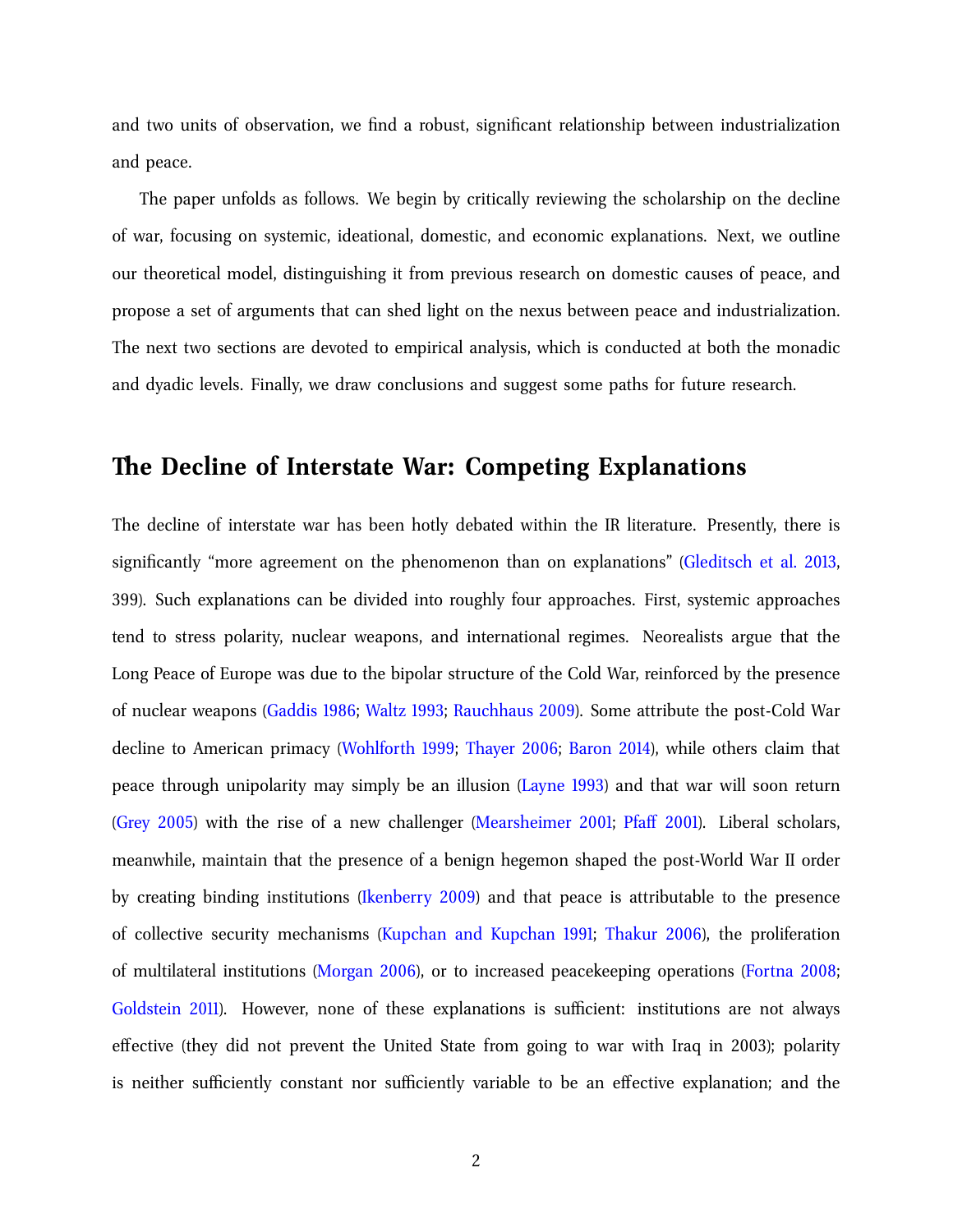nuclear peace cannot speak to dyads outside of the small subset of states belonging to the nuclear club (Holsti 2006).

A second group of normative and cultural views is more optimistic than its systemic counterpart. Building on Elias's (2000 [1939]) civilizing process, these authors stress that the waning of international conflict is part of a broader decline in violence (Pinker 2011; Muchembled 2012), reinforced by the horror of the two world wars (Mueller 1989). From this perspective, war is portrayed as a cultural phenomenon (Horgan 2012), an idea (Mueller 2009) that lost its attractiveness over time as a result of the proliferation of information (Payne 2004) and the spread of knowledge (Richards 2010). The current distaste for war—especially in the West—is undeniable, and these arguments convincingly stress that peace may be due to a change at the ideational level; however, they are unable to explain where these ideas, norms, and attitudes originate or how they relate to material factors (Levy and Thompson 2011*b*).

The third set of approaches relies on domestic politics explanations, arguing that regime type explains the decline of interstate conflict. The relationship between liberalism and peace initially based on the so-called "Kantian tripod" (see Doyle 1983*a*,*b*)—has been at the core of the international relations research agenda for the last three decades, and has produced hundreds of studies, often supported by robust quantitative analyses (Hayes 2012). These works have resulted in a consensus that democratic countries do not fight each other (e.g., Maoz and Russett 1992; Bennett 2006) because they are constrained at a structural level by domestic costs (Gelpi and GelpiGriesdorf2001 2001), institutional checks and balances (Morgan and Campbell 1991), and the presence of veto-players (Choi 2011). However, proponents of peace through democracy tend to overlook the dangers of democratization (Ward and Gleditsch 1998; Mansfield and Snyder 2002). More importantly, they are unable to explain why Latin America and East Asia experienced a long period of peace in the second half of the twentieth century despite the presence of many hybrid and authoritarian regimes.

Only recently, due in part to the renewal of interest in the link between democracy and markets (Gleditsch 2008), has a fourth group of researchers shifted its focus away from politi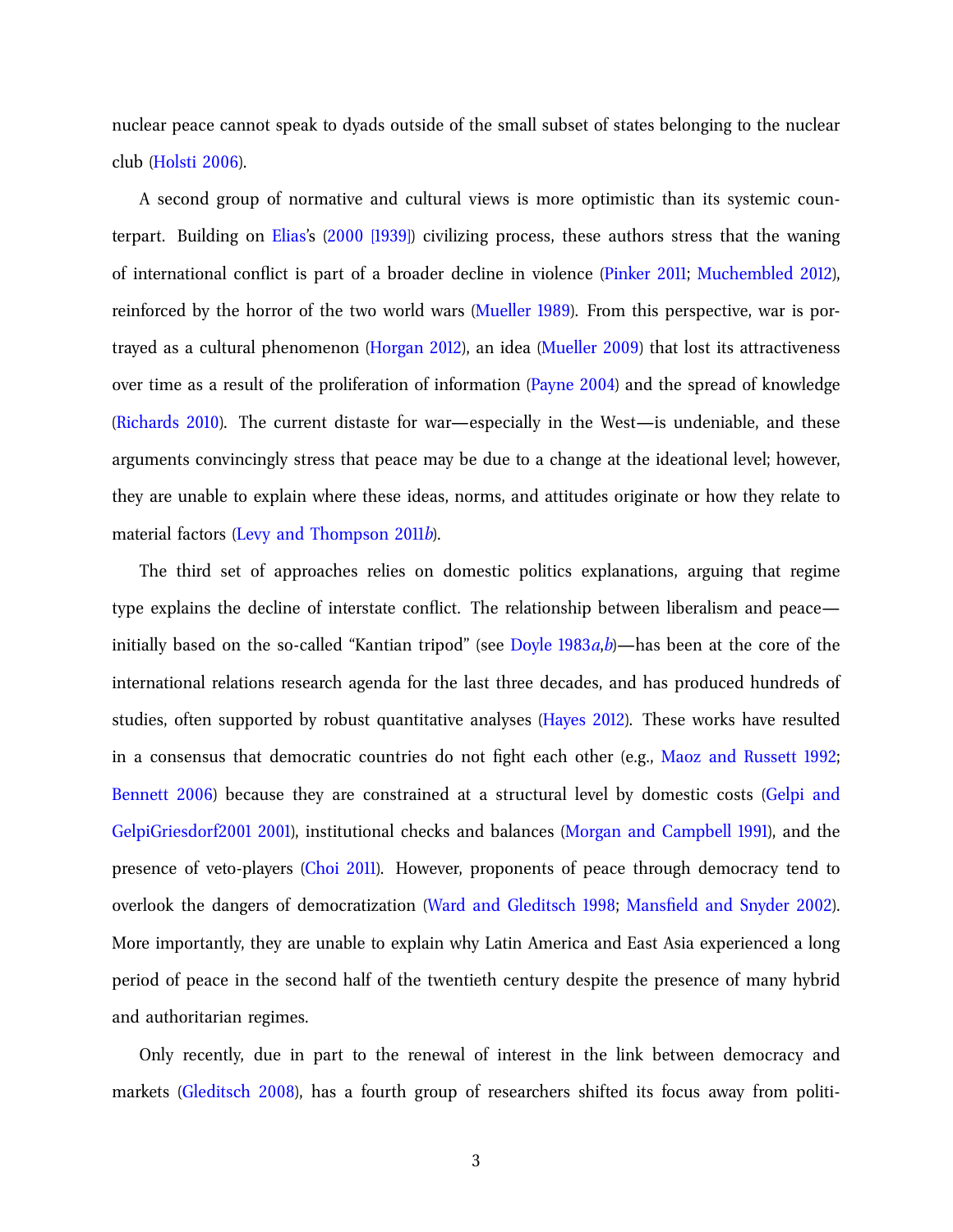cal liberalism and toward economics. These authors have stressed that both external openness and internal freedom can be important forces for peace (Schneider 2013). To some extent, this mirrors Rosecrance's (1986) "trading states" hypothesis, in that conflict among democracies can be impeded by free trade and globalization. Although the commercial peace (Souva and Prins 2006; McDonald 2007) has not been accepted uncritically (see Rasler and Thompson 2005), it has provided important results in terms of both explanations and dyadic effects. Relatedly, proponents of the so-called capitalist peace (Gartzke 2007) have stressed that countries with strong connectedness among market actors have a normative tendency toward contractual exchange, giving them distinct preferences for cooperation over conflict (Mousseau 2009), and that states with less free markets tend to pursue more aggressive foreign policies (McDonald 2010). However, it is common for democracies to adopt capitalist economies (Choi 2011), which makes it difficult to disentangle the effects of regime type from those of the structure of the economy. Most importantly, if capitalism rests on private property in liberal societies, the peaceful behavior of state-led economies (like China) would remain unexplained. We argue that, while this final school of thought has made important strides, its focus on capitalism is too narrow, and that economic modernization can better explain the trend toward peace.

## **A Modern Peace**

In the early nineteenth century, philosophers and sociologists, including Saint Simon, Comte, Mill, and Tocqueville, were struck by the rise of the industrial society. According to Aron (1958, 4), these thinkers envisaged in their writings an era of "prosperity and peace" that would stem from the breakthrough of modernity. Limiting our observation to that century, these thinkers would have been correct: the 1800s saw the longest (1871–1914) and the second longest (1815–1854) periods of peace experienced in European history to that point (Gat 2006, 595). Then came 1914 and the First World War. Shortly after the slaughter of that war, Joseph Schumpeter (1955 [1919]) revisited this hypothesis, providing an explanation: European countries were industrializing, and this was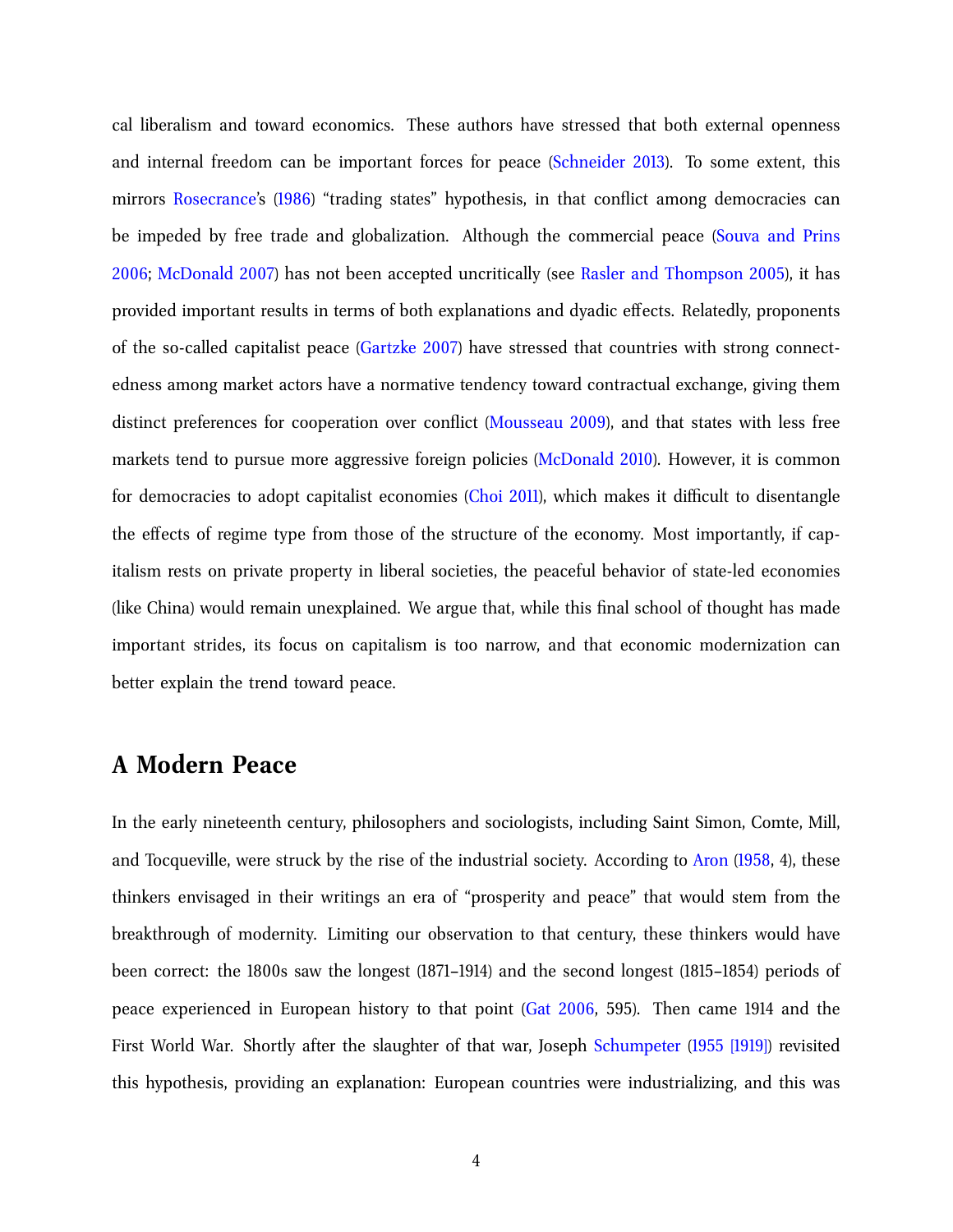changing the material structure of the economy, leaving no more room for war. He claimed that this material change would also be reinforced by a broader transformation in cultural attitudes toward the very idea of war.

For this reason, Schumpeter explains the decline of war since 1945 particularly well. While other authors (e.g., Angell 1909 [2010]; Rosecrance 1986) have advanced similar arguments, $^2$  Schumpeter alone provides a domestic, process-oriented explanation for the way in which industrialization would render war unprofitable (which is precisely what happened after the end of the Second World War), caused by a change in both material and cultural attitudes toward war, with the latter brought about by the former.<sup>3</sup> Indeed, adopting an economic interpretation of history, Schumpeter claims (like Marx) that the industrial mode of production determines the cultural superstructure; contrary to Marx, he argues that values do not adjust immediately to the new environment (Schumpeter 1955 [1919], 65, footnote 172). For this reason, war may still occur as an atavistic remnant of the past economic structure. However, as Schumpeter later wrote, "a purely capitalist world [...] can offer no fertile soil to imperialist impulses" (Schumpeter 1955 [1919], 69).<sup>4</sup> But why should industrial modernity promote peace?

The change envisioned by Schumpeter is, first and foremost, a socioeconomic, material change. He assumes that the shift to an industry-based mode of production changes people's everyday lives, as they become "inevitably democratized, individualized, and rationalized"(Schumpeter 1955 [1919], 68). This creates a new, economically-oriented leadership, whose interests and impulses tend to be profit-seeking and strongly anti-imperialist (Schumpeter 1955 [1919], 69-73). These rational attitudes filter down to the working masses, whose energies are fully absorbed by the new system of production, leaving little energy for war. According to Schumpeter, these socioeconomic changes have several important implications for foreign policy.

First, the government realizes that waging war is no longer profitable because industrialization alters its calculus (Kaysen 1990). Although war is profitable in agrarian societies, where land and resources are necessary for economic growth, industrialized societies grow by improving upon resources. In other words, the shift to industry would leave fewer states with a "concrete interest"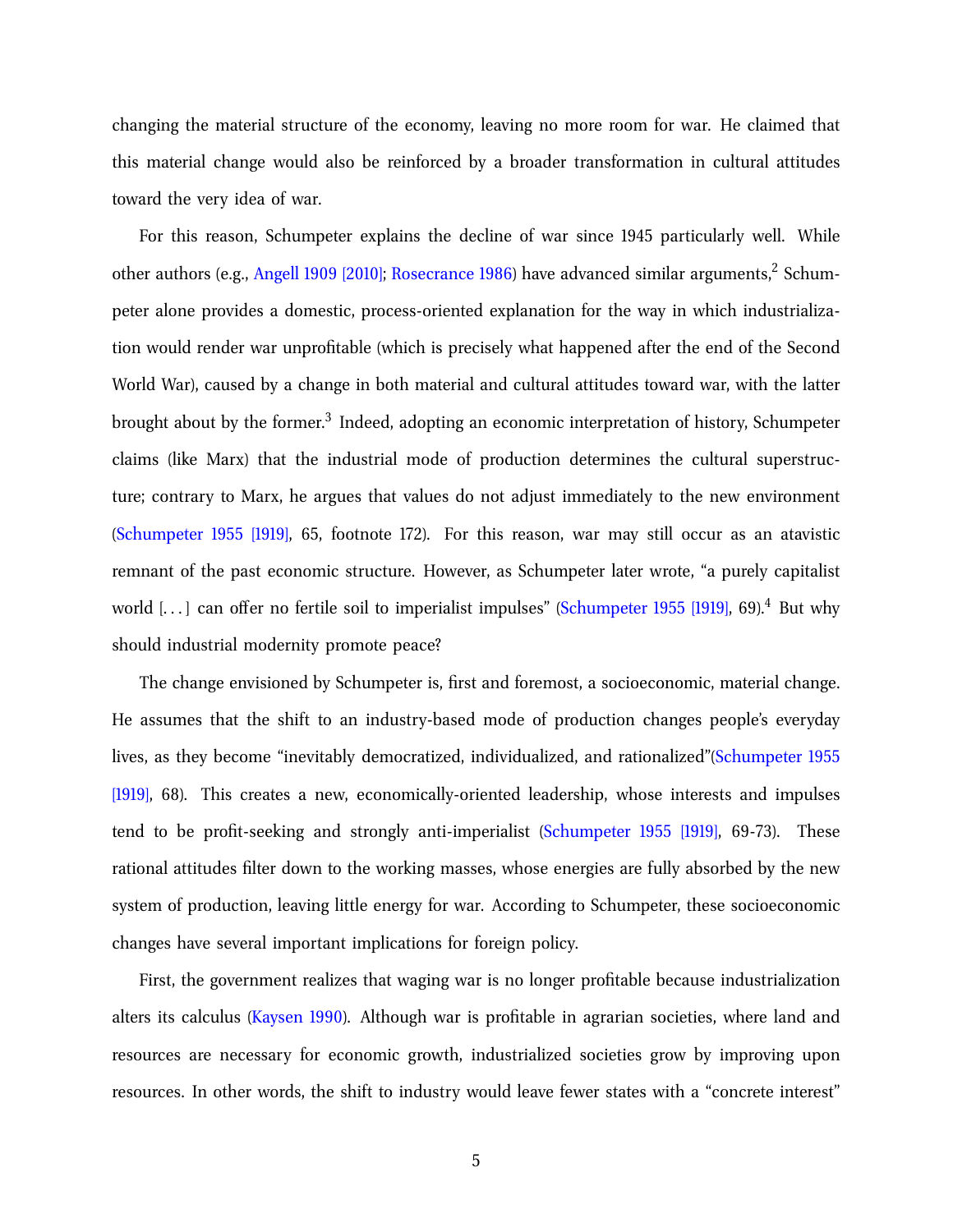in waging war (Schumpeter 1955 [1919], 4). This tends to be particularly intense in modern societies, since industrialization may enhance the destructiveness of war (Biddle 2004), rendering it even less useful. Writing some years earlier, Norman Angell (1909 [2010]) noted this point, but failed to account for the broader cultural change that amplifies the distaste for war in the modern world.

Second, the government must gain support from these new, economically-oriented, politicallyrelevant, and nearly-pacifist social strata: an increase in the demand for labor raises "the economic level and social power of the workers, until this class [is] able to assert itself in a political sense," while the new elite "compel[s] state policy to adapt itself to their needs" and "[fights] the former ruling circles for a share in state control, for leadership in the state" (Schumpeter 1955 [1919], 67).

Third, and relatedly, once industrialized, continuous investment is necessary to sustain economic growth. This is achieved through Schumpeter's process of "creative destruction" (Schumpeter 1942), by which the state is further removed from the previous economic order. To sustain growth (a basic requirement for every industrialized economy), governments and entrepreneurs must reinvest profits in innovation. Political leaders also benefit, as they can extract more revenue from a richer society. Within industrialized economies, war threatens this virtuous mechanism of investment, innovation, profits, and taxes, rendering it materially unprofitable. Indeed, as North, Wallis and Weingast (2009, 23) have suggested, wealth creation in natural states usually comes from rent (exploitation of land, labor, and natural resources). Since the Industrial Revolution, however, with the shift to open-access societies, traditional sources of rent have gradually eroded and innovation itself has become a source of rent. Taken together, these changes suggest that there exists an investment-war tradeoff for industrialized countries: each dollar spent engaging in militarized conflict—regardless of the money devoted to overall military *spending*, which tends to increase as a state modernizes—is one dollar less to spend on the necessary activities of innovation and economic growth.

We would suggest that our Schumpeterian theory may explain diverse findings by realist scholars (e.g., Mearsheimer 2001, 63), "conquest pays" authors (Liberman 1998),<sup>5</sup> and lateral pressure theorists (Choucri and North 1975), who claimed that industrialization may *increase* the likelihood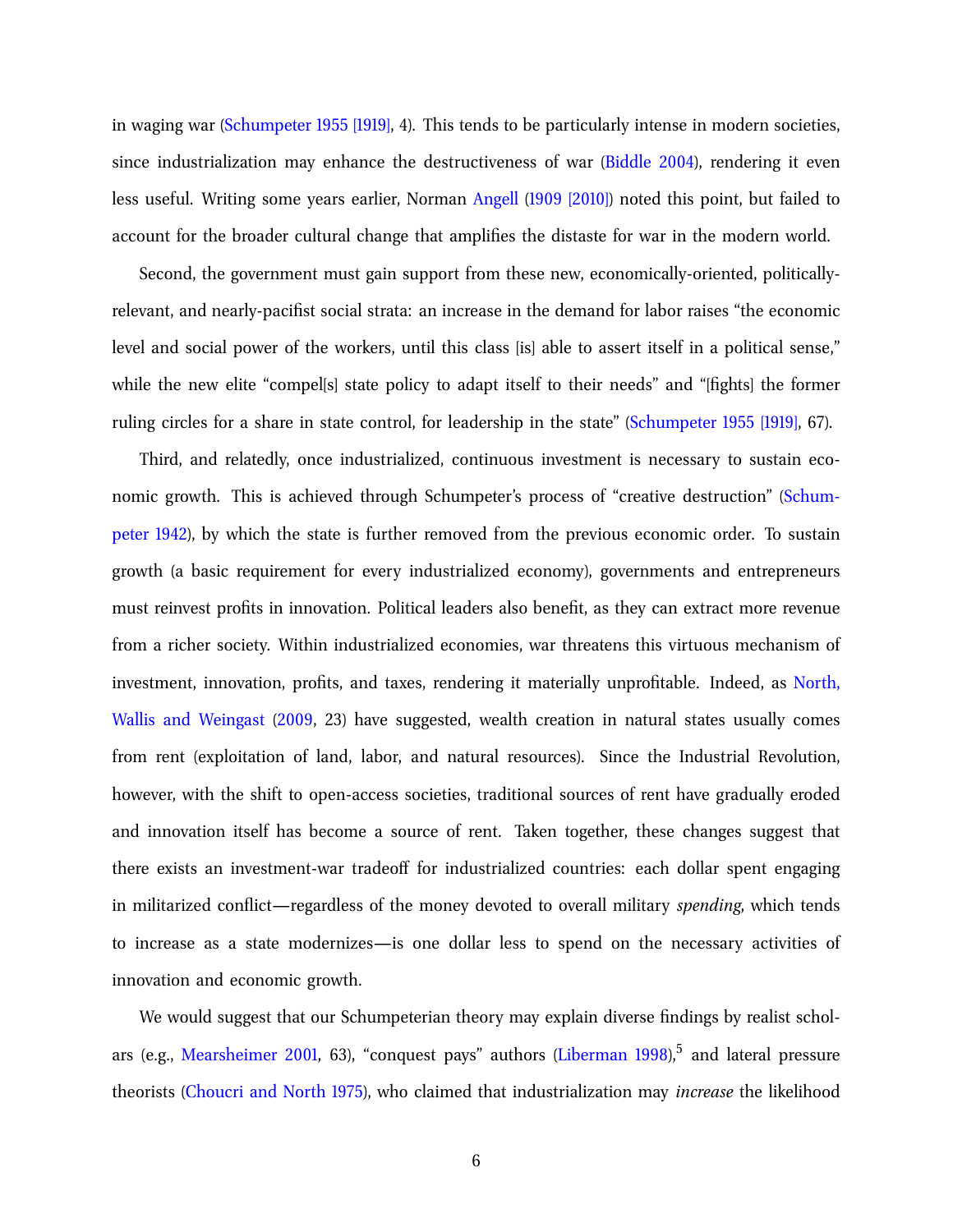of war. We posit that their findings need not imply a link between industrialization and aggressive foreign behavior. While realists make the point that industrialized states are more capable of taking what they want, we note that highly-capable status quo powers can more easily signal their commitment to fight when challenged, deterring conflict. With respect to the cumulativity argument, we would point out that the very nature of industrialization has changed as the shift "from smokestack to knowledge-based, high-technology production [. . . ] has reduced the cumulativity of industrial base" (Van Evera 1999, 115). Finally, we observe empirically that no developed country has seized another during the last sixty years, and we would argue that this is because industrial domestic resources (such as heavy industrial assets, industrial outputs, and machinery) have become less lootable and reusable. Therefore, contrary to the Leninist thesis, imperialist attitudes are simply the result of atavistic ideologies, which can remain powerful factors that fan the flames of conflict, even within relatively modern societies. For this reason, imperialist or expansionist ideologies may still emerge within modern states (Schumpeter 1955 [1919], 98). Indeed, such outdated ideologies were the primary motivations for the Second World War.

With the spread of industrialization throughout the world, we contend that the move away from profit-seeking warfare is due precisely to the effects of industrialization, which make the acquisition of additional territory unnecessary, changing the calculus of war and rendering it virtually obsolete from a material perspective (Gilpin 1981; Kaysen 1990; Gat 2006).<sup>6</sup> From this viewpoint, stressing industrialization, rather than capitalism or democracy, as a path for peace has several advantages. Contrary to the capitalist peace arguments, we do not explain peace through liberalism (e.g., the amount of private property or the level economic freedom). Rather, by focusing on industrialization, ownership of the means of production, be it by private entrepreneurs or the state itself, becomes irrelevant. Moreover, our explanation does not exclude either non-democratic states or states with centrally planned economies, so long as the economy is properly structured. In our view, this can explain important variations in conflict behavior across both liberal and illiberal regimes. Thus, we primarily advance a country-level explanation for the decline of war in the second half of the twentieth century: as a state develops its industrial capabilities, it becomes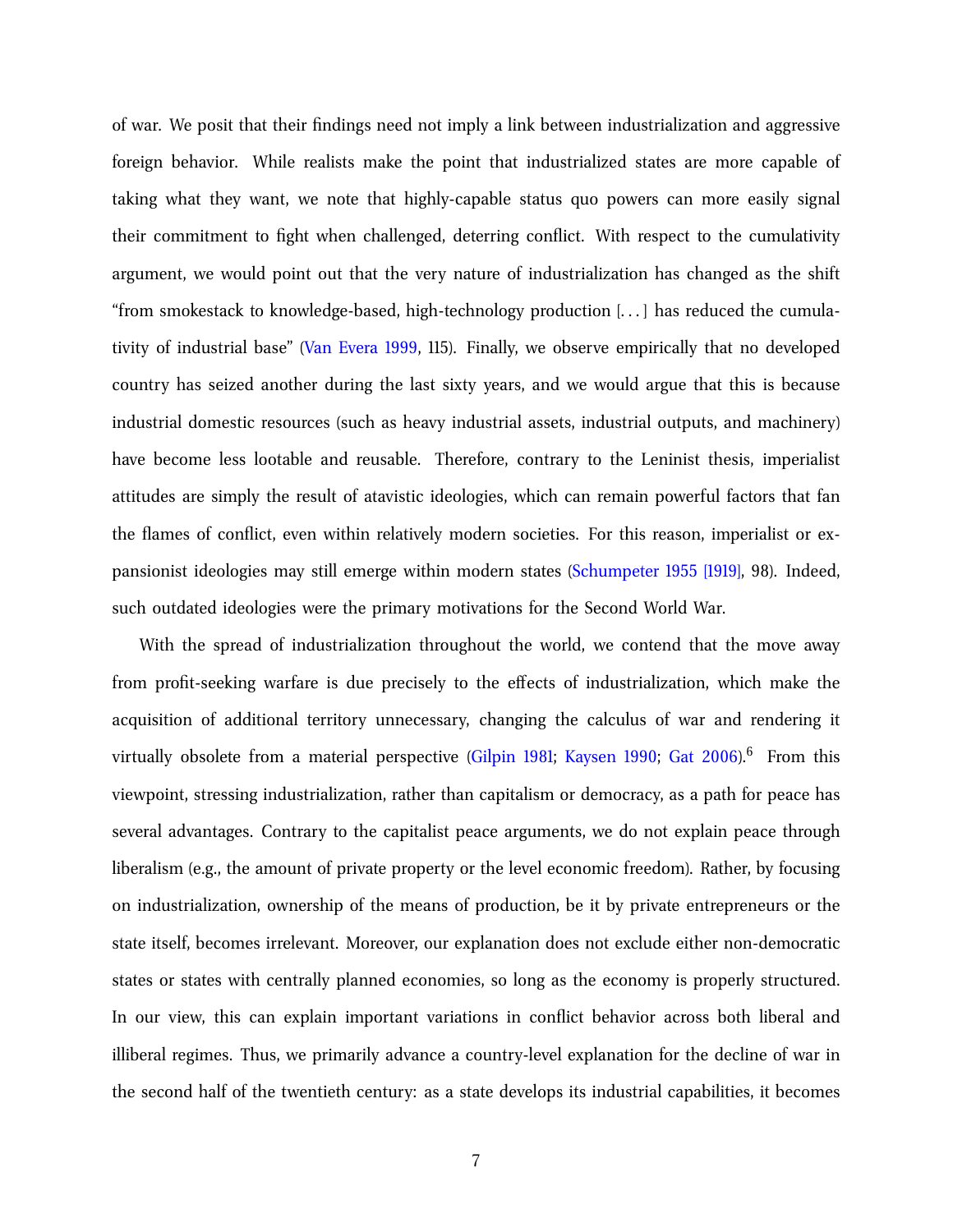less likely to involve itself in violent international conflict. Our first hypothesis is, therefore, a monadic one.

**Hypothesis 1.** *A state's level of industrialization will be negatively related to the probability that it participates in a violent international conflict.*

However, the most powerful explanations for international peace (the democratic and capitalist peace theories) operate at the dyadic level. In order to ensure that our results are not somehow driven by one of these mechanisms, it is necessary to analyze dyadic-level data as well. In so doing, we can account for the effects of joint democracy and joint capitalism in determining the role played by industrialization. It should be noted that, while dyadic theories employ a "weak link" argument, concerning themselves primarily with the lower of the two scores, an explanation that is grounded in monadic effects should focus on the greater of the two. In other words, dyadic explanations are effectively necessary conditions—both states must be democratic for democratic peace theory to hold—while monadic explanations are sufficient conditions—if either state has industrialized, then a modern peace should hold.

**Hypothesis 2.** *The level of industrialization of the more-heavily-industrialized state within a dyad will be negatively related to the probability that the dyad enters into violent conflict.*

### **Research Design**

We examine our hypotheses with two different units of analysis. As our first hypothesis is monadic, we look at all countries within the international system. Our second hypothesis requires a dyadic approach, and so we examine all politically relevant dyads.<sup>7</sup> After removing incomplete observations, our baseline datasets range from 1960–2007 and 1960–2002, respectively. While this is a fairly short period, relative to similar work, there are advantages to using a more compact era. In particular, when examining several centuries, an analyst must specify a single theoretical mechanism and set of empirical proxies for the entire period. Given the changing nature of the world and of international conflict, this can be difficult. By confining the analysis to a shorter era,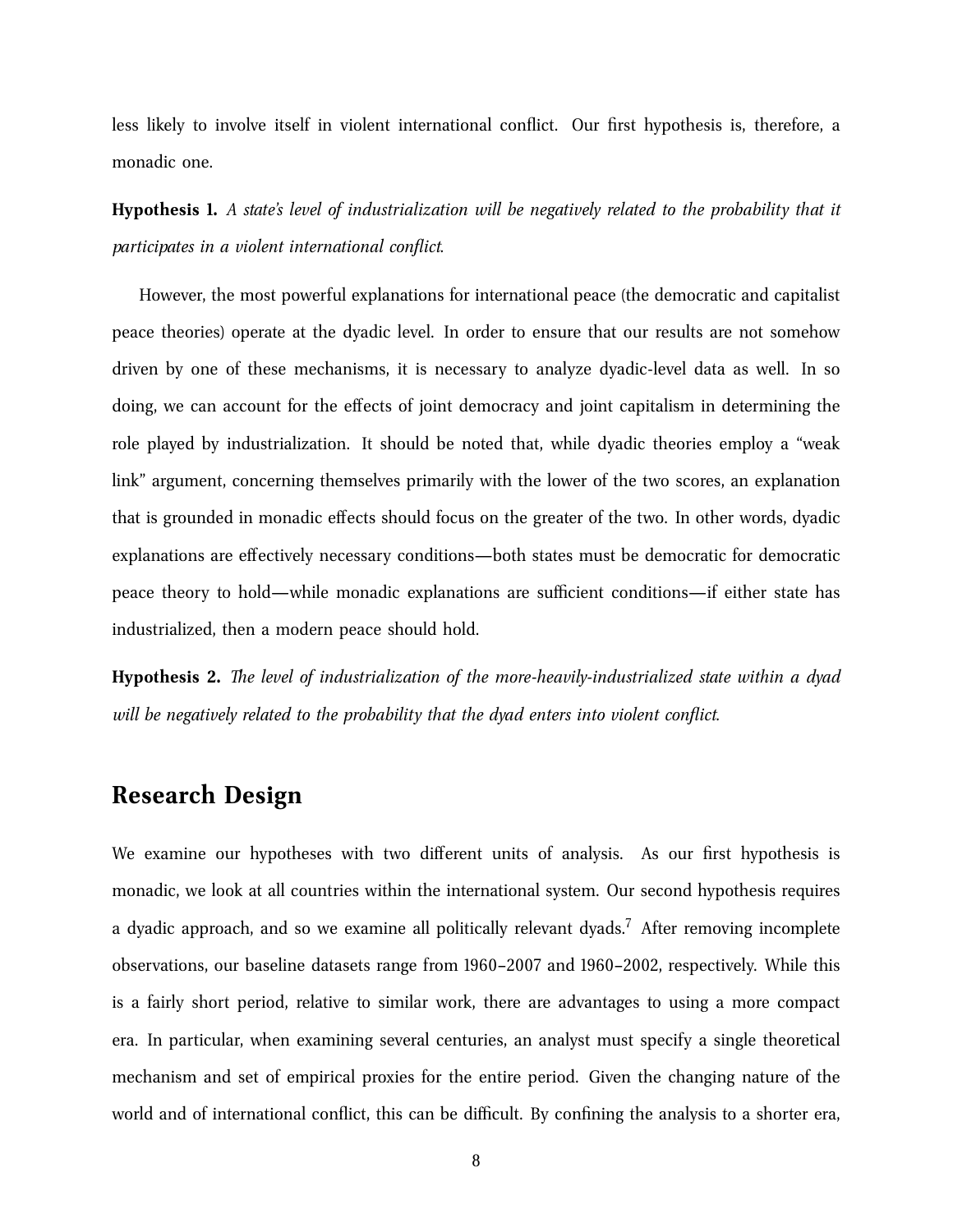we increase the likelihood that our theory and measures are applicable across the entire period (see Rosenbaum 1999). We see this as an important advantage for our analysis.

For both the monadic and dyadic components of our study, we are interested in whether there is a relationship between industrialization and violent conflict. For this reason, our dependent variable takes a value of 1 if, during the year in question, the state or dyad becomes involved in a new dispute that results in at least one fatality, and 0 otherwise. We choose to restrict our analysis to fatal MIDs because our theoretical mechanism says nothing about the origins of disputes. Rather, it suggests that industrialization should reduce the likelihood of *violent* conflict. This operationalization is consistent with recent work on liberalism and peace (e.g., Hegre 2000; Mousseau, Hegre and Oneal 2003; Gartzke and Weisiger N.d.), and averts the problems associated with the reporting of many non-fatal disputes (see Weeks and Cohen 2006). Our measure of fatal MID onset comes from the Militarized Interstate Disputes dataset (v4.01) (Palmer and Lane Forthcoming).

Our primary variable of interest is the structure of a state's economy. This goes beyond development. Rather, we are interested in the types of endeavors in which the state is involved. In particular, we want to distinguish states who invest heavily in manufacturing and industry from wealthy "resource-rich states," who gain primarily from selling raw materials (and thus cannot profitably trade for them). We expect the behavior of these types of states to be significantly different. We operationalize this difference by looking at the contribution to each state's GDP by its industrial sector in a given year (World Bank 2013). Focusing on the value added by industry is important as industrialization is not only the purest measure of the level of modernization (generally considered the hallmark of every modern society), but also the most comprehensive (all modern societies—regardless of the presence of free markets or private property—have an industrial base). $8$  While we concentrate on industrialization, we also include a measure of the size of the service sector, as this represents another facet of economic structure. In our monadic analysis, we use the appropriate measure for each country-year; in the dyadic section, because we theorize that the effect operates at the country level, we use the greater of the two states'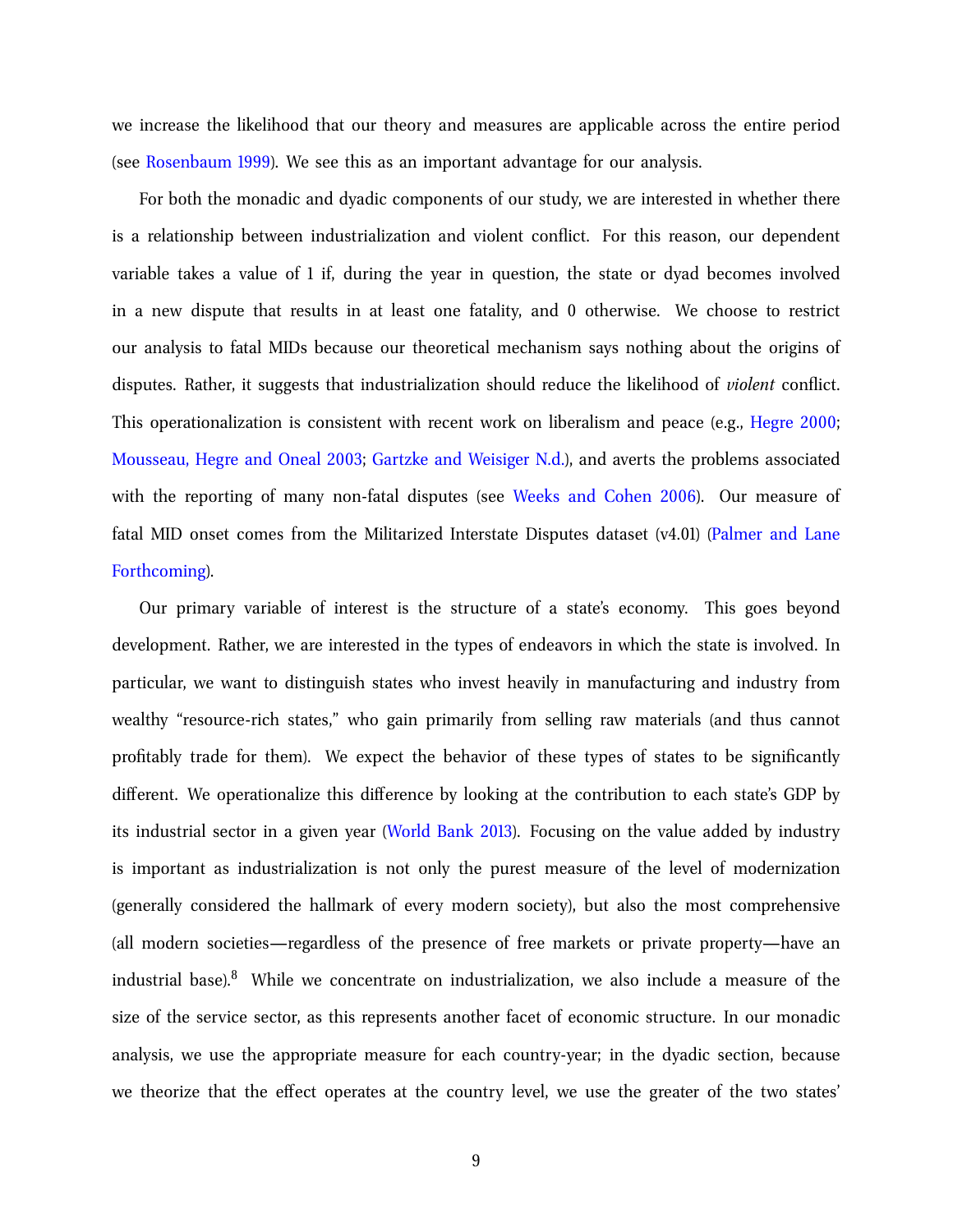industrialization levels. With respect to the service sector, we use the size of the service sector for the state with the higher level of industrialization.<sup>9</sup>

At both the monadic and dyadic levels, we control for democracy, using Polity scores (Marshall and Jaggers 2002), and capitalism. In the dyadic case, we include both the lower score, measuring joint democracy (Dixon 1993), and the higher, which measures regime dissimilarity (Oneal and Ray 1997). There is much less of a consensus, however, about what constitutes capitalism. Scholars have offered a number of possible measures. Gartzke (2007) primarily defines capitalism in terms of market openness, as measured by the International Monetary Fund (IMF), which proxies for the degree to which the government engages in *laissez-faire* policies. McDonald (2010) takes a more direct approach to government involvement, examining the distribution of property ownership within a state, using IMF data on levels of governmental nontax revenue. Finally, Mousseau (2012) proxies for capitalist norms, using World Bank data on per capita life insurance contracts in force in each state. These measures all have their own merits as proxies for capitalism, and so we examine a number of different models, controlling for each measure in turn. This allows us to assess the robustness of our results, with respect to various operationalizations of a key concept. Studies of the capitalist peace, like those of the democratic peace before it, suggest that the theoretical mechanism is dyadic in nature. Therefore, we adopt the "weak link" approach here, as with democracy, using the lower dyadic capitalism score for each measure.<sup>10</sup>

In addition to economic structure, democracy, and capitalism, there are a number of other variables that potentially affect the likelihood of conflict onset. At the monadic level, we control for the size of the state's service sector,<sup>11</sup>, the state's development (logged GDP per capita), military power,<sup>12</sup> major power status, total trade (in logged millions of U.S. dollars) in a given year, and whether the state was a nuclear power. At the dyadic level, in addition to controlling for the service sector size of the state with the larger industrial sector, we account for dyadic economic development, using the smaller (logged) GDP per capita for the dyad; the stronger state's share of dyadic power; whether either state was a major power; whether the two states are contiguous (up to 25 miles of water); whether the two states were involved in an alliance; the total trade (in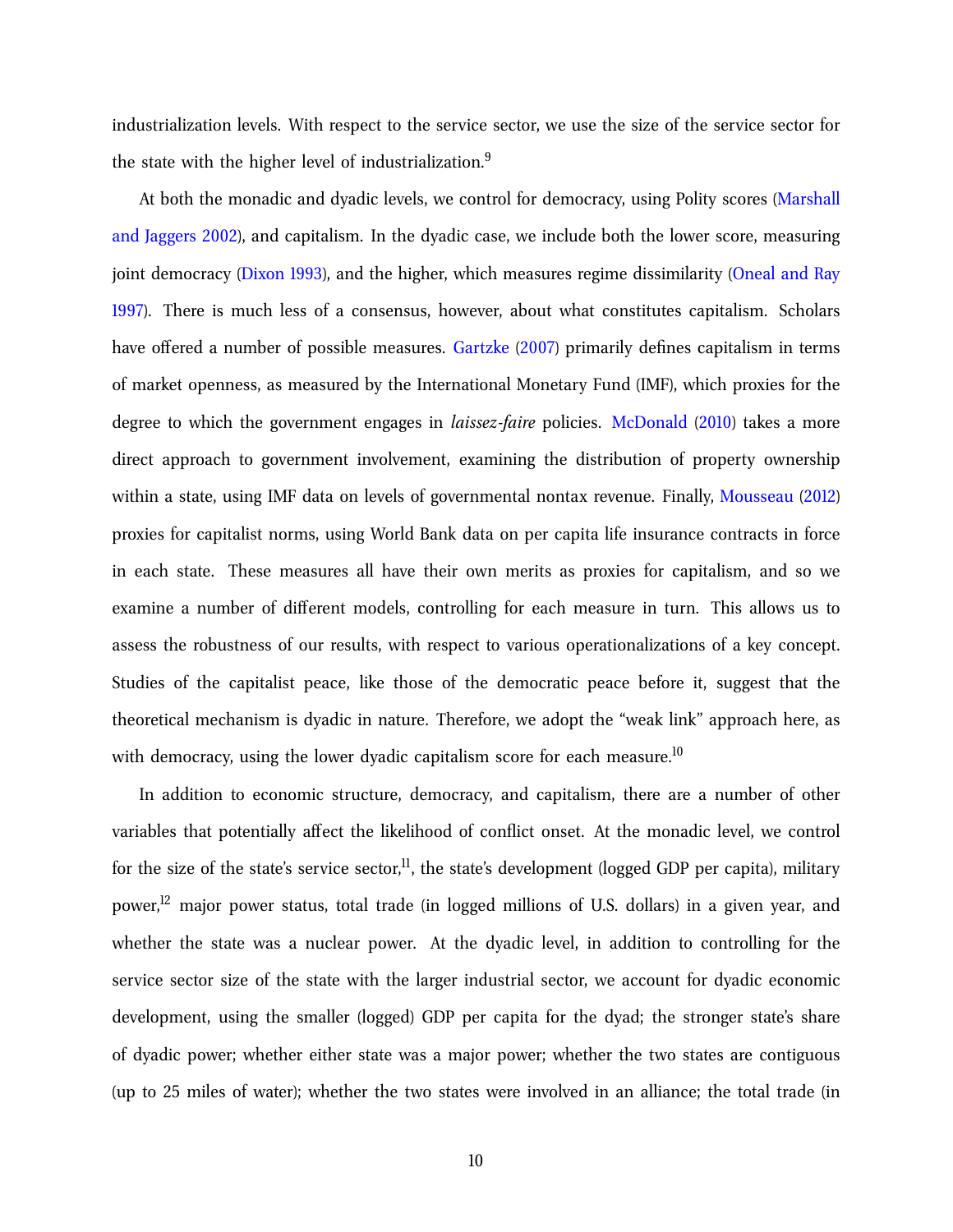logged millions of U.S. dollars) between the two states in a given year; and Gartzke's measure of UN voting similarity, using Signorino and Ritter's (1999) S-scores. Our trade measures come from the Correlates of War (COW) dyadic trade dataset (Barbieri, Keshk and Pollins 2009),<sup>13</sup> GDP comes from the Maddison project (Bolt and van Zanden 2013), and the remaining variables (unless otherwise specified) come from the Correlates of War project.

The second issue is one of temporal dependence: as peacetime progresses, states may become more or less predisposed toward peace, irrespective of the covariates included in the model. One method for treating temporal dependence is to use natural cubic splines to create a smooth function of time (Beck, Katz and Tucker 1998). This approach has two disadvantages. First, splines are unintuitive and are difficult to interpret. For this reason, the substantive effect of time is often unclear to the reader. Second, an appropriate implementation of the natural cubic spline requires the selection of an appropriate number and placement of knots, which is a challenging task, and one for which there is little clear guidance. The improper use of time splines can have a significant confounding effect upon statistical inference (see Dafoe 2011). For these reasons, we opt instead to use Carter and Signorino's (2010) cubic polynomial approach, which has been shown to provide results that are similar to optimally-implemented splines, while at the same time requiring fewer additional assumptions and being relatively easy to interpret.<sup>14</sup> We use  $t$  (time since the last fatal conflict),  $t^2$ , and  $t^3$  in all of the models below.

### **Analysis**

We are interested in determining both the monadic- and dyadic-level effects of industrialization. To this end, we examine a series of models at two different levels of analysis. We begin by looking at how economic structure affects the probability of fatal MID onset at the country-year level, and then move to an analysis at the dyad-year level.

#### [Table 1 about here.]

Table 1 provides the results from the state-level analysis. There are three sets of variables of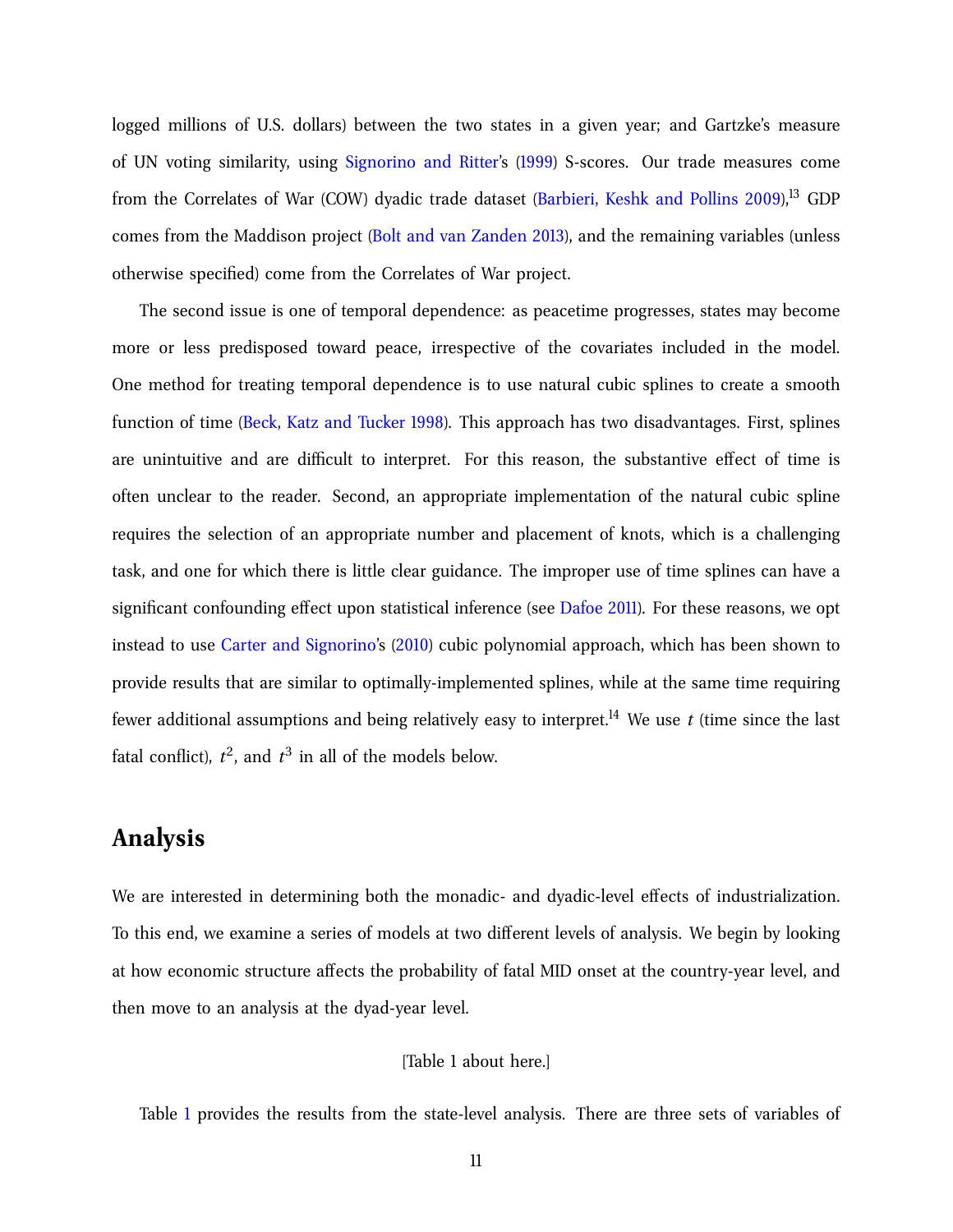interest: industrialization, democracy, and capitalism. We note, first, that all three are correctly signed across the four models. Democracy, though correctly signed, attains statistical significance  $(p < .10)$  in only one model. By contrast, both capitalism and industrialization show robust effects on the likelihood of conflict across our models. Industrialization does fail to reach significance when capital openness is included. However, the magnitude of the coefficient is consistent with the other models. Standard errors are larger, given the reduced time frame and number of observations.<sup>15</sup> We also see a significant and negative result for service sector, suggesting that, at the monadic level, shifts away from an agricultural economy generally reduce the probability of fatal conflict onset. Our results provide substantial support for our hypothesis, suggesting that the modernization of a state's economy is associated with peaceful behavior.

#### [Figure 1 about here.]

In addition to the statistical results, it is useful to examine substantive results. After all, statistical inference is a function of precision as well as importance. Thus, it is appropriate to look at the estimated effects of changes in industrialization, democracy, and the three capitalism variables, across our four models. Figure 1 displays the predicted probability of fatal conflict onset, as each of the variables changes from their (empirical) minimum to maximum values. The lines provide predicted values, while the shaded regions give 95% confidence intervals. In each case, we use Hanmer and Kalkan's (2013) method for calculating average variable effects.<sup>16</sup> Across each of the models, we see a clear decrease in the likelihood of conflict, as the level of industrialization varies.

In three of the four models, the estimated probability of conflict, with no industrial sector is around 0.1–0.15. In each case, the effect is convex, falling rapidly in the early phases of industrialization, and becoming less effective as it progresses. At very high levels of industrialization, we see average conflict probabilities around 0.005–0.015. The strong substantive effect of industrialization holds even in the capital openness model, where the variable failed to attain statistical significance. Capitalism shows similar effects, as we vary each of the indicators across its respective empirical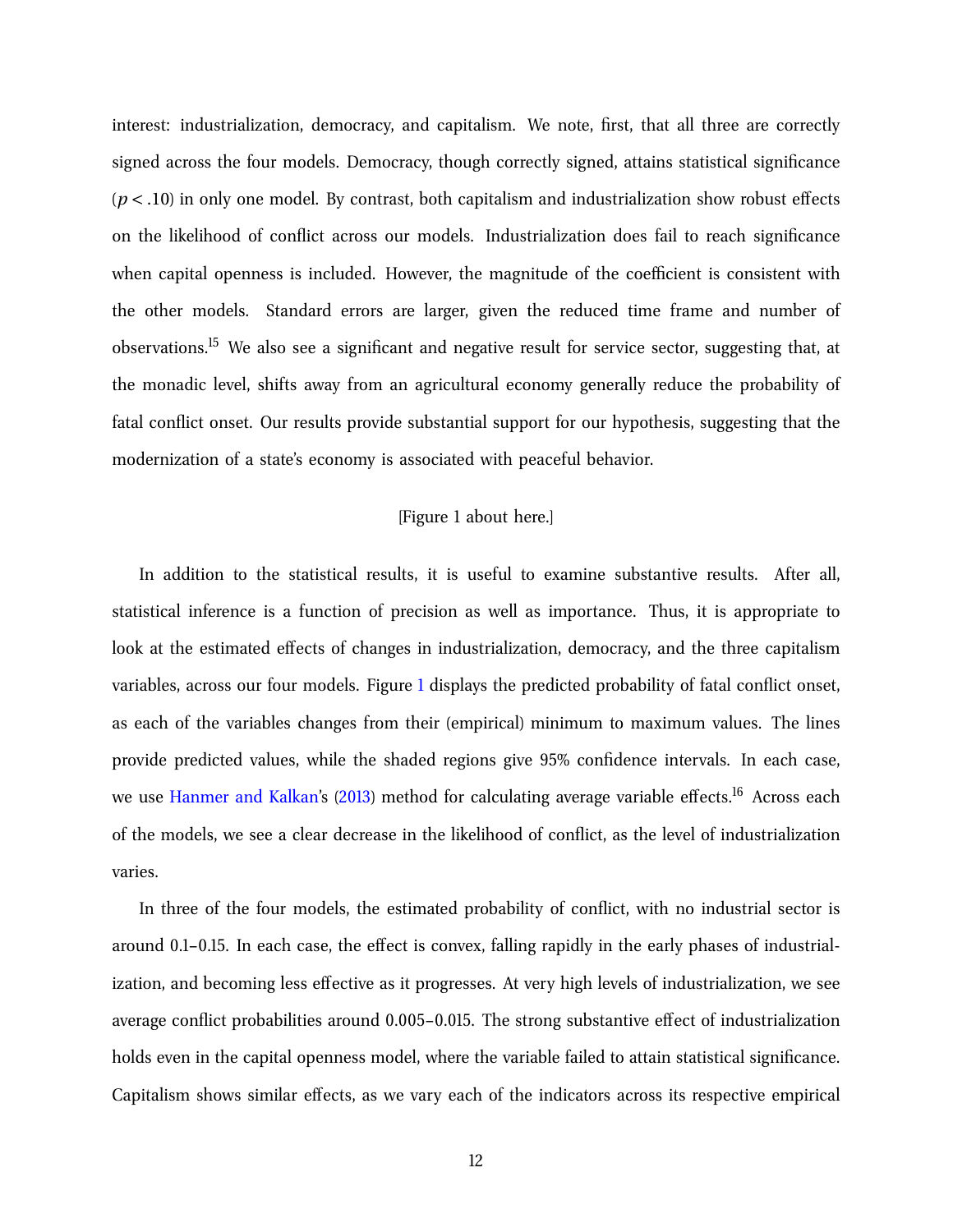range, though the effect is never quite as strong as that of industrialization.<sup>17</sup> By contrast, the slope for democracy is relatively flat in each case, indicating especially small effects.

Our analysis at the monadic level provides significant support for our first hypothesis, and gives us confidence in the workings of our theory. It suggests that industrialization can play a key role in international relations. However, the democratic and capitalist peace theories are generally dyadic in nature. If our mechanism is at play on the international stage, then our results should be robust to a dyadic level of analysis, if we operationalize the variable appropriately.

#### [Table 2 about here.]

Table 2 displays the results from our dyadic analysis. Unsurprisingly, dyadic democracy fares better than monadic democracy. It is correctly signed across the four models, reaching significance in all but one. With respect to the capitalism variables, only one of the three—capital openness—attains significance at conventional levels ( $p \approx 0.096$ ), though all are signed correctly. Industrialization, meanwhile, is correctly signed and attains significance in all four models. This supports Hypothesis 2, and provides us with greater confidence in our theory, as it demonstrates that industrialization operates at both the monadic and dyadic levels.<sup>18</sup>

Our statistical results suggest that industrialization has a clear and robust effect on the likelihood of fatal conflict. We see fairly consistent effects for democracy, and little to no effect for capitalism. It is important, however, to examine not only the direction and precision of our estimates, but also their substantive magnitudes. We turn now to an analysis of the substantive results of Table 2.

#### [Figure 2 about here.]

The dyad-level substantive results are depicted in Figure 2.<sup>19</sup> A caveat to the substantive picture at the dyadic level is that we have relatively low probabilities and large confidence intervals. There is significant overlap across the three variables; however, we find relatively flat effects for both democracy and capitalism, with stronger effects for industrialization. For especially high values of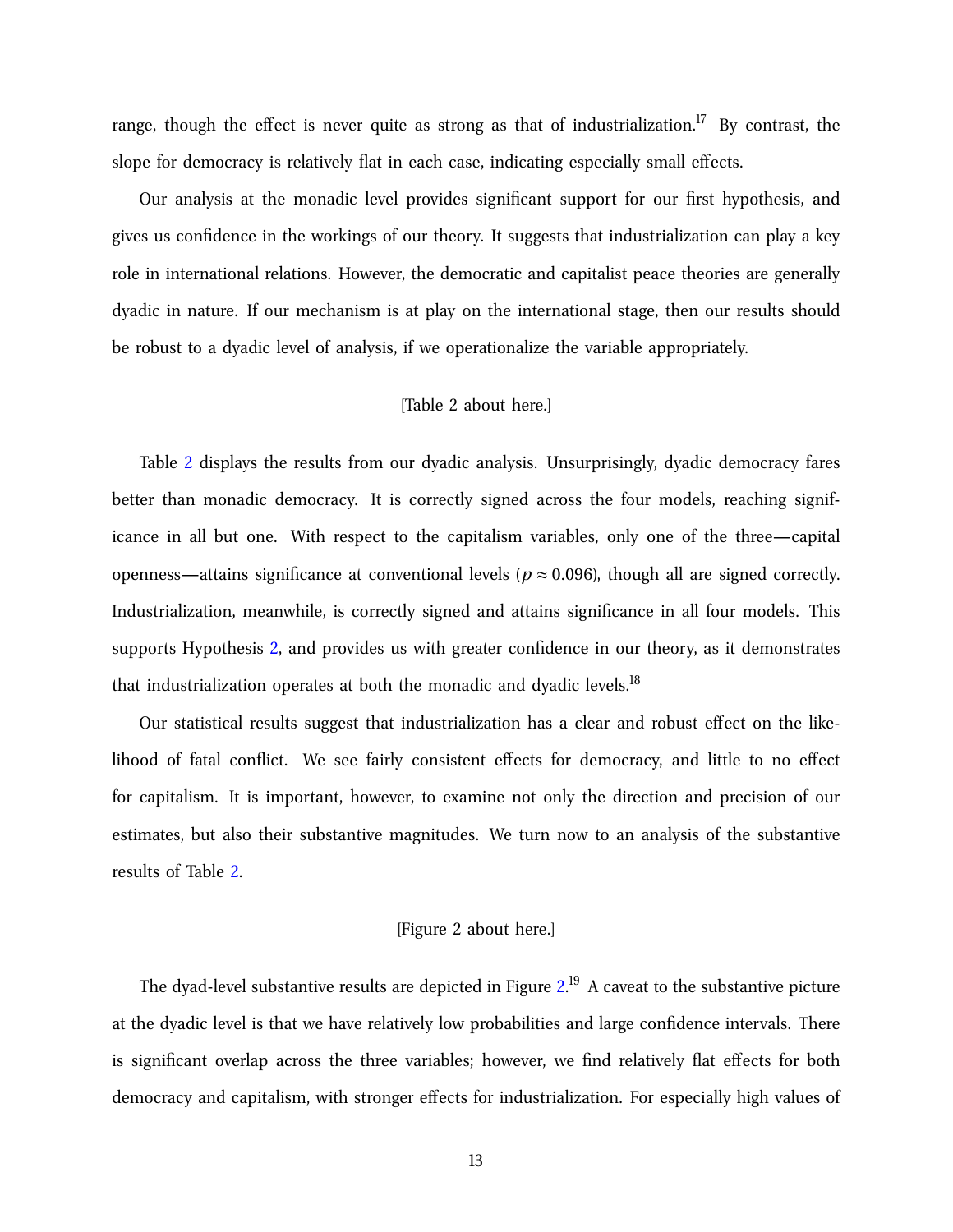industrialization, we see near-zero predicted probabilities of conflict. This is consistent with the powerful effect of modernization theorized above.

Both the statistical and substantive results provide support for our hypotheses, demonstrating the impact that industrialization can have on the likelihood of fatal conflict onset. For democracy and capitalism, our results are split: only capitalism seem to affect on the probability of war at the monadic level, while democracy plays a larger role at the dyadic level. Industrialization, meanwhile, has a robust dampening effect at both levels of analysis, even when we control for various measures of liberalism. Taken together, this suggests that economic structure plays a critical role in explaining the conflict behavior of states.

## **Conclusion**

This paper began by proposing an explanation for the decline of war, rooted in the writings of Joseph Schumpeter. We argued that modernization can have a pacifying effect upon a state's foreign policy, providing an initial exploration of this concept, using industrialization to proxy for modernity. Our analysis demonstrates that this argument is consistent with the historical record. Over the period analyzed here, states with higher levels of industrialization were less likely to become involved in fatal militarized disputes than were their less-heavily-industrialized counterparts. These results suggest that the "conquest pays" argument (applied to industrialized societies) does not hold, at least over the last fifty years. More importantly, our hypotheses are borne out at both the monadic and dyadic levels, even when controlling for political and financial liberalism. This suggests that industrialization has an effect independent of liberalism (in both its democratic and capitalist variants), and may explain recent shifts to more peaceful foreign policy by authoritarian powers, such as China (see Kurlantzick 2007). Furthermore, unlike democratization, from which it is easy to backslide into authoritarianism (as has occurred repeatedly throughout Pakistan's history, for example), states that have industrialized tend not to revert to pre-modern, agrarian societies (see Huntington 1971, 290).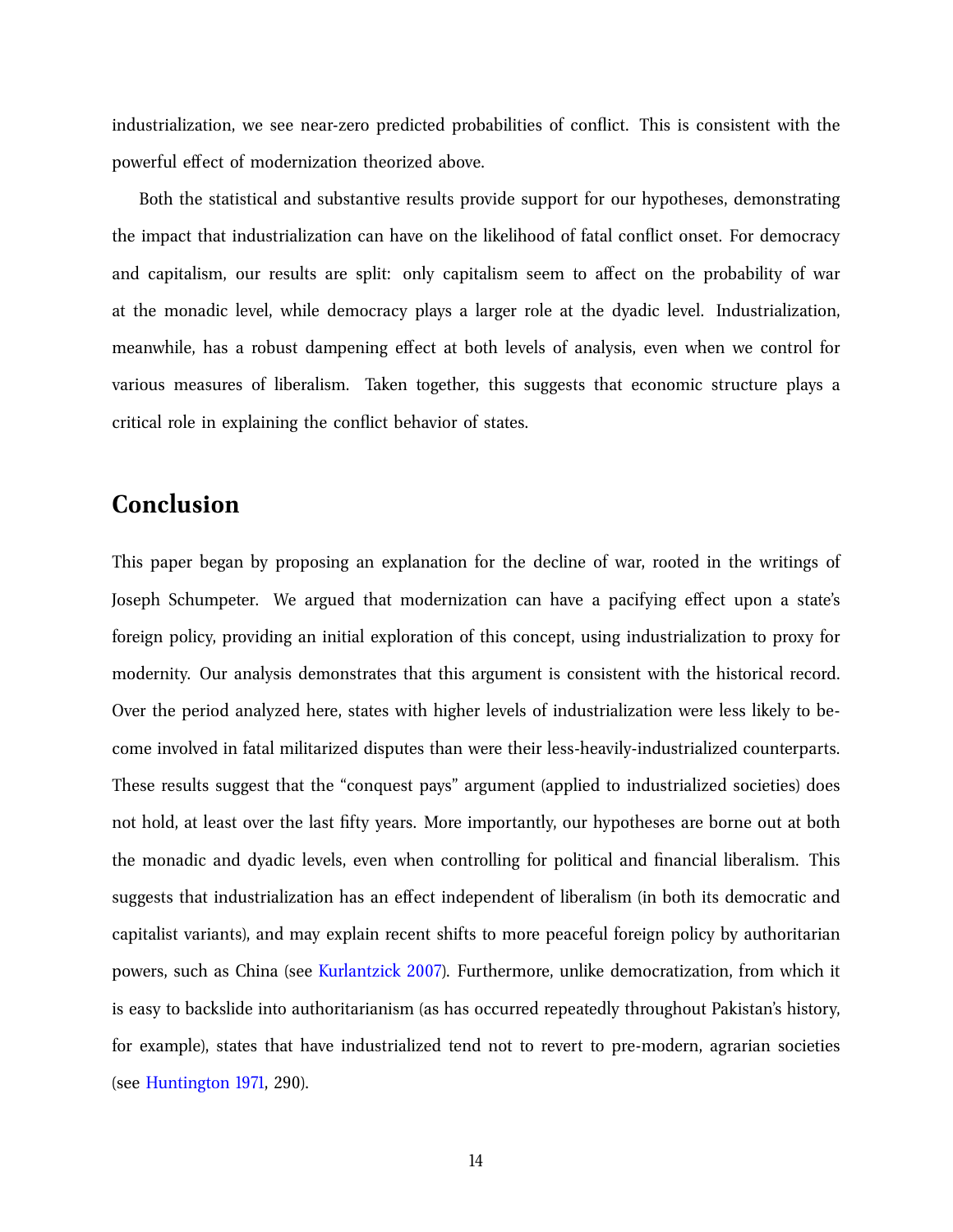Although our results are robust, they come with some important caveats. First, our Schumpeterian argument is not that development will lead inevitably to a complete cessation of international conflict. Rather, the shift to industrialization produces both material and immaterial changes that, in turn, reduce the *incentive* to wage war. From a material point of view, the spread of industrialization—especially high-tech, knowledge-based industrialization—has rendered war unprofitable in more general, rational terms. From an ideational point of view, the permanent shift to a more modern economy, according to Schumpeter, brings a persistent change in attitudes toward war. What is important is that culture does not adjust immediately to the new socioeconomic environment. Atavistic ideologies—reflecting the old agrarian structure—can remain powerful factors that fan the flames of conflict, even within relatively modern societies. Nonetheless, modernization should reduce the prevalence of conflict, and given that nearly every state on earth has at least begun the process in the last half-century (Inglehart 1997, 18), the decline of war would not have surprised Schumpeter.

Although examining the causes of the two world wars is beyond the scope of this paper, the lack of peace in early-twentieth-century Europe initially seems puzzling. However, we suspect that nationalist ideologies that pushed countries to arms in the Great War, and especially the Axis Powers and Bolshevik Russia in the Second World War, can be characterized precisely as atavistic remnants of a pre-industrial past (Taylor 1951, 550).<sup>20</sup> In his discussion of the rise of modernity, Raymond Aron shares this view, claiming that industrialization can explain the course (i.e., destructiveness) and results of "the Thirty Years' War" (1914-1945), but not its causes (Aron 2009, 471).

Finally, we acknowledge that this study is a first investigation into a new theory, using a single variable to proxy for a much broader concept. While our analysis demonstrates plausibility, much remains to be done. For example, that the shift to an industrial-based mode of production is often accompanied by other socio-economic processes that may confound its effect: industrial states trade more with each other, and industrialization requires an increase in literacy and education levels, which in turn may give rise to stronger democratic institutions. All of these factors may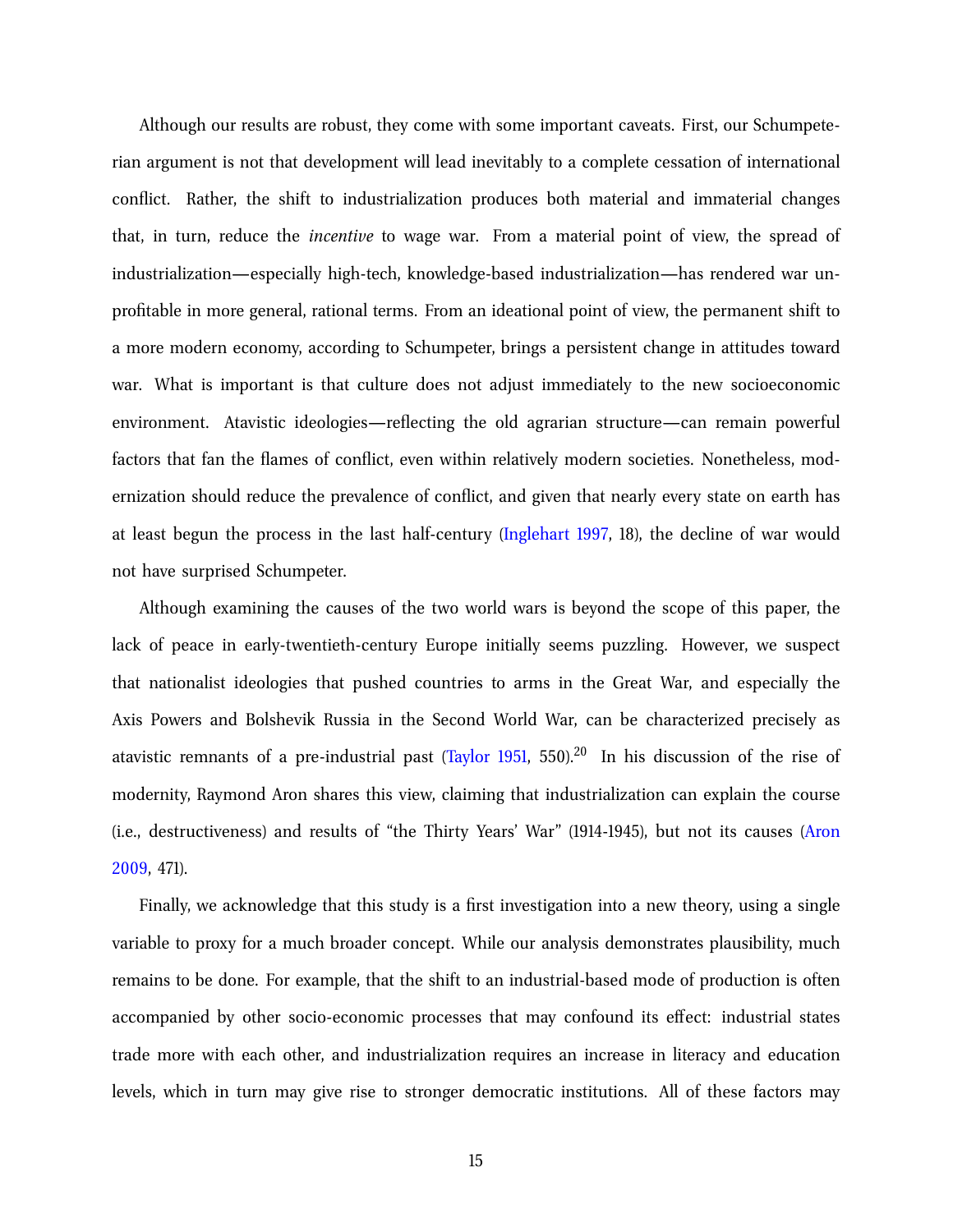simultaneously work to produce peaceful attitudes among nations. Most importantly, we should seek a measure to capture modernity more broadly. While industrialization is, in fact, a key component of a modern society, it is far from the only one. In order to assess our theory more clearly, it is necessary to find a variable that takes into account all aspects of modernity. Indeed, the material roads to peace fostered by industrialization may give way to immaterial causes. Some preliminary evidence for such a shift is that, although both material and immaterial factors remain important today, the most common motivations for fighting have changed considerably since the Industrial Revolution: material issues (territorial and economic reasons) have waned, while immaterial issues (ideological, human sympathy) have waxed (Holsti 1991; Freedman 2005). Testing this hypothesis is an important next step in this research program.

As a plausibility probe, the analysis in this paper inspires confidence in our research program. There appears to be a strong potential relationship between modernity and peaceful international behavior. We implore scholars to explore this concept more broadly, as we believe it offers a number of potential benefits. If, indeed, it is the case that modernization is related to peace, then our theory provides policymakers with an attractive and useful option for engaging hostile, premodern states. By fostering development in these regions, policymakers can provide otherwisehostile nations with an investment-war tradeoff, in which they can profit most by choosing economic development.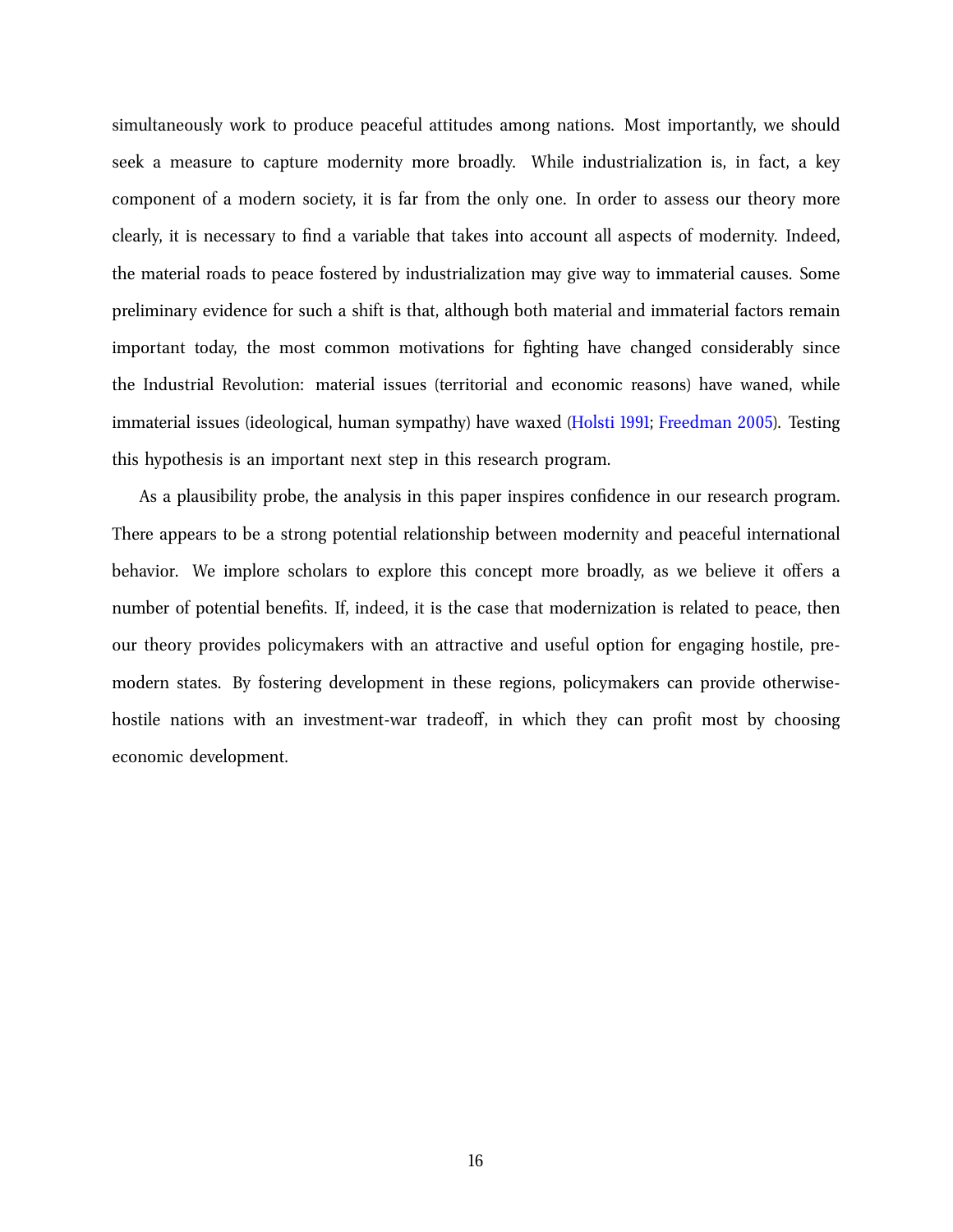# **References**

Angell, Norman. 1909 [2010]. *The Great Illusion*. New York: Cosimo, Inc.

- Arena, Philip. 2016. "Measuring Military Capabilities." University of Essex Working Paper.
- Aron, Raymond. 1958. *War and Industrial Society*. Number 3 London: Oxford University Press.
- Aron, Raymond. 2009. *The Dawn of Universal History: Selected Essays from a Witness of the Twentieth Century*. New York: Basic Books.
- Barbieri, Katherine, Omar M.G. Keshk and Brian M. Pollins. 2009. "Trading Data: Evaluating our Assumptions and Coding Rules." *Conflict Management and Peace Science* 26(5):471–491.
- Baron, Joshua. 2014. *Great Power Peace and American Primacy: The Origins and Future of a New International Order*. New York: Palgrave Macmillan.
- Beck, Nathaniel, Jonathan N. Katz and Richard Tucker. 1998. "Taking time seriously: Time-seriescross-section analysis with a binary dependent variable." *American Journal of Political Science* 42(4):1260–1288.
- Bennett, D. Scott. 2006. "Toward a Continuous Specification of the Democracy–Autocracy Connection." *International Studies Quarterly* 50(2):313–338.
- Biddle, Stephen. 2004. *Military Power: Explaining Victory and Defeat in Modern Battle*. Princeton, NJ: Princeton University Press.
- Blokland, Hans. 2006. *Modernization and Its Political Consequences: Weber, Mannheim, and Schumpeter*. New Haven, CT: Yale University Press.
- Boix, Carles. 2008. "Economic Roots of Civil Wars and Revolutions in the Contemporary World." *Politics* pp. 390–437.
- Bolt, Jutta and Jan Luiten van Zanden. 2013. "The First Update of the Maddison Project; Re-Estimating Growth Before 1820." Maddison Project Working Paper 4.
- Brooks, Stephen G. 1999. "The Globalization of Production and the Changing Benefits of Conquest." *Journal of Conflict Resolution* 43(5):646–670.
- Carter, David B. and Curtis S. Signorino. 2010. "Back to the future: Modeling time dependence in binary data." *Political Analysis* 18(3):271–292.
- Choi, Seung-Whan. 2011. "Re-Evaluating Capitalist and Democratic Peace Models." *International Studies Quarterly* 55(3):759–769.
- Choucri, Nazli and Robert Carver North. 1975. *Nations in Conflict: National Growth and International Violence*. San Francisco: WH Freeman.
- Collier, Paul and Anke Hoeffler. 2004. "Greed and grievance in civil war." *Oxford Economic Papers* 56(4):563–595.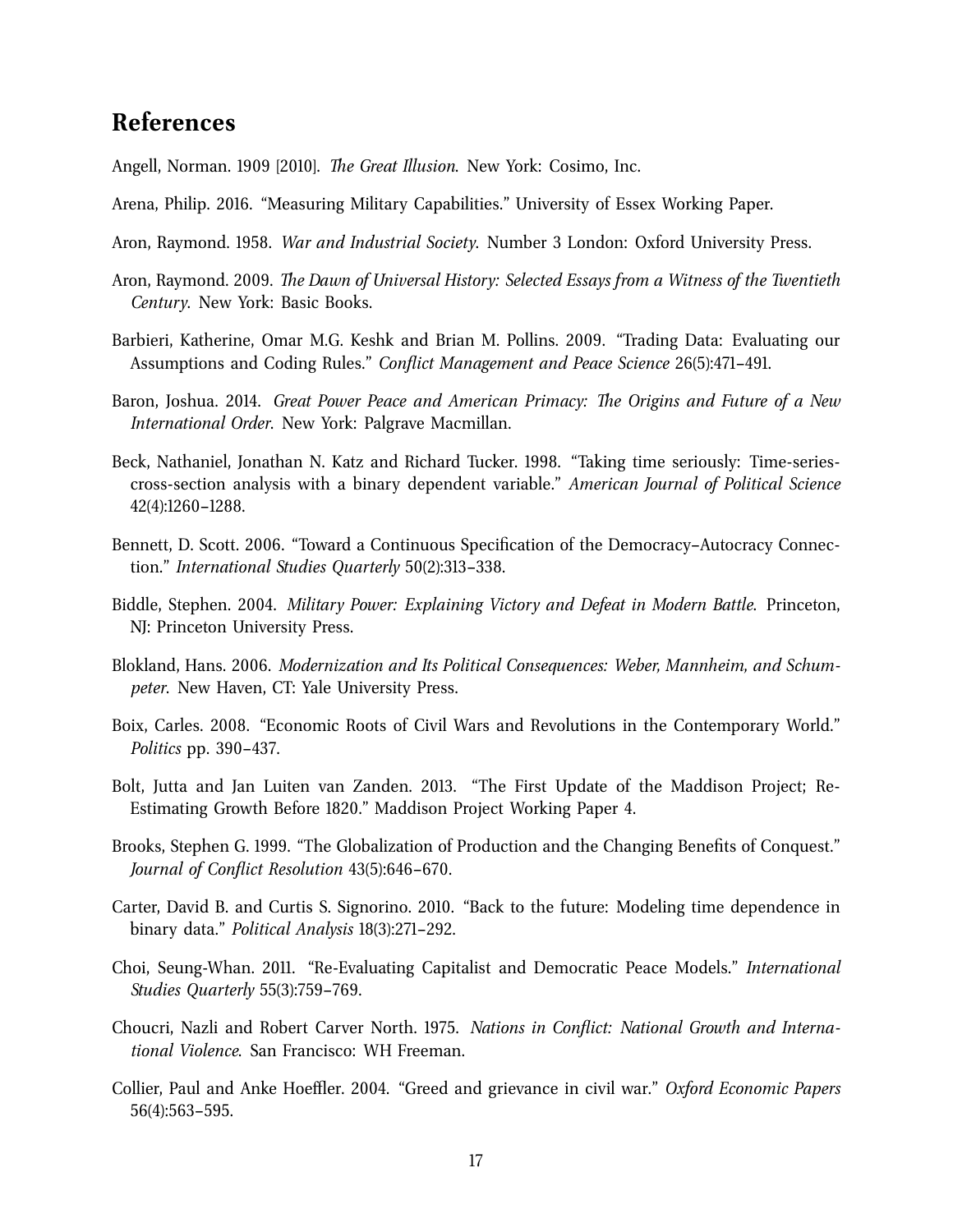- Dafoe, Allan. 2011. "Statistical Critiques of the Democratic Peace: Caveat Emptor." *American Journal of Political Science* 55(2):247–262.
- Diehl, Paul F. 2016. "Exploring Peace: Looking Beyond War and Negative Peace." *International Studies Quarterly* 60(1):1–10.
- Dixon, William J. 1993. "Democracy and the Management of International Conflict." *Journal of Conflict Resolution* 37(1):42–68.
- Doyle, Michael W. 1983*a*. "Kant, Liberal Legacies, and Foreign Affairs." *Philosophy & Public Affairs* 12(3):205–235.
- Doyle, Michael W. 1983*b*. "Kant, Liberal Legacies, and Foreign Affairs, Part 2." *Philosophy & Public Affairs* 12(4):323–353.
- Elias, Norbert. 2000 [1939]. *The Civilizing Process*. Oxford: Blackwell.
- Fearon, James D. and David D. Laitin. 2003. "Ethnicity, Insurgency, and Civil War." *American Political Science Review* 97(1):75–90.
- Fortna, Virginia Page. 2008. *Does Peacekeeping Work?: Shaping Belligerents' Choices After Civil War*. Princeton, NJ: Princeton University Press.
- Freedman, Lawrence. 2005. "The Age of Liberal Wars." *Review of International Studies* 31(1):93–107.
- Gaddis, John Lewis. 1986. "The Long Peace: Elements of Stability in the Postwar International System." *International Security* 10(4):99–142.
- Gartzke, Erik. 2007. "The Capitalist Peace." *American Journal of Political Science* 51(1):166–191.
- Gartzke, Erik and Alex Weisiger. N.d. "Under Construction: Development, Democracy, and Difference as Determinants of the Systemic Liberal Peace." *International Studies Quarterly*. Forthcoming.
- Gat, Azar. 2006. *War in Human Civilization*. New York: Oxford University Press.
- Gelpi, Christopher F. and Michael GelpiGriesdorf2001. 2001. "Winners or Losers? Democracies in International Crisis, 1918-94." *American Political Science Review* 95(3):633–648.
- Gilpin, Robert. 1981. *War and Change in World Politics*. Cambridge: Cambridge University Press.
- Gleditsch, Kristian Skrede. 2002. "Expanded Trade and GDP Data." *Journal of Conflict Resolution* 46(5):712–724.
- Gleditsch, Kristian Skrede and Steve Pickering. 2014. "Wars are becoming less frequent: a response to Harrison and Wolf." *The Economic History Review* 67(1):214–230.
- Gleditsch, Nils Petter. 2008. "The Liberal Moment Fifteen Years On." *International Studies Quarterly* 52(4):691–712.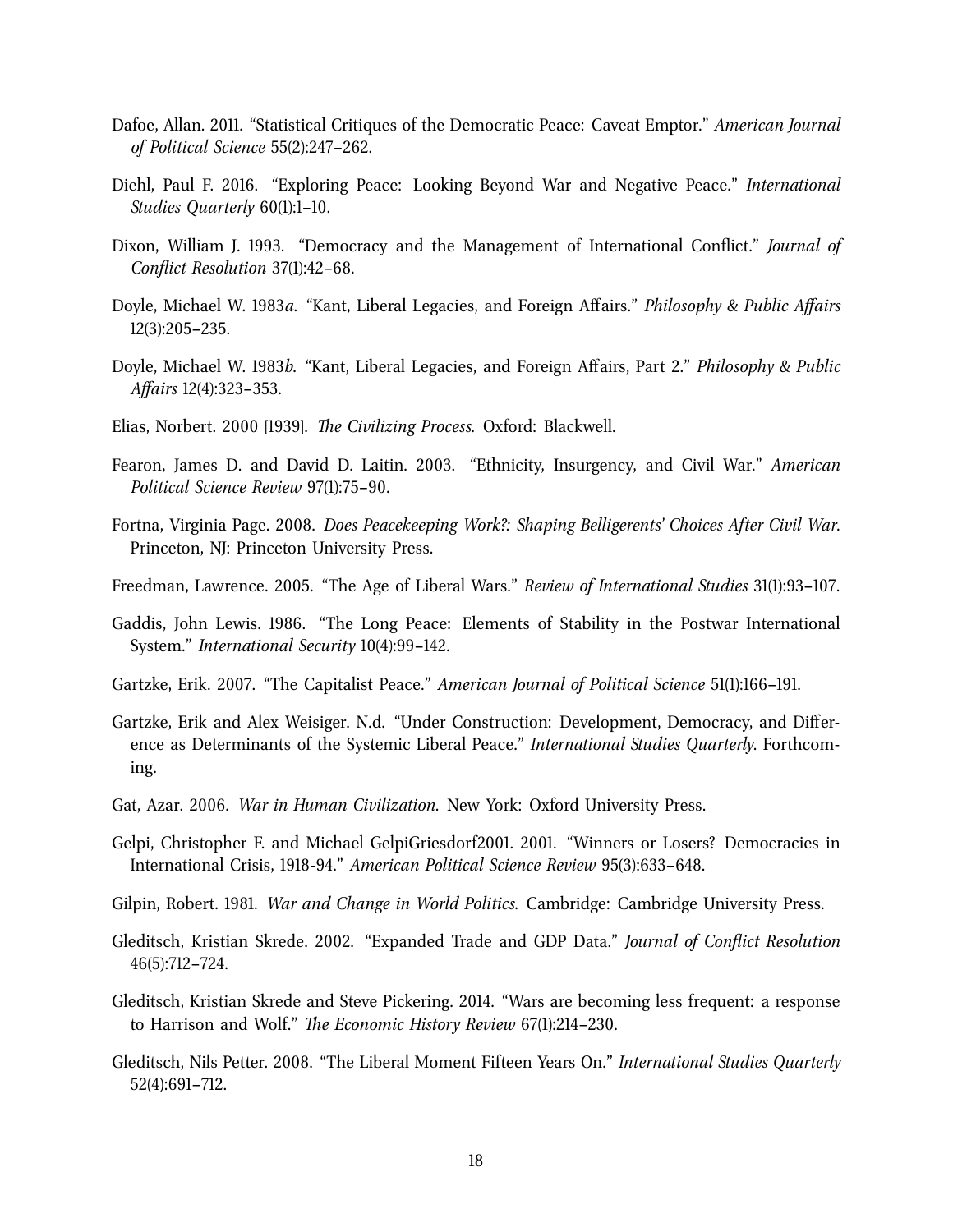- Gleditsch, Nils Petter, Steven Pinker, Bradley A. Thayer, Jack S. Levy and William R. Thompson. 2013. "The Forum: The Decline of War." *International Studies Review* 15(3):396–419.
- Goldstein, Joshua S. 2011. *Winning the War on War: The Decline of Armed Conflict Worldwide*. New York: Penguin.
- Grey, Colin. 2005. *Another Bloody Century*. London: Weidenfeld & Nicolson.
- Hanmer, Michael J. and Kerem Ozan Kalkan. 2013. "Behind The Curve: Clarifying the Best Approach to Calculating Predicted Probabilities and Marginal Effects From Limited Dependent Variable Models." *American Journal of Political Science* 57(1):263–277.
- Hayes, Jarrod. 2012. "The democratic peace and the new evolution of an old idea." *European Journal of International Relations* 18(4):767–791.
- Hegre, Håvard. 2000. "Development and the Liberal Peace: What Does it Take to be a Trading State?" *Journal of Peace Research* 37:5–30.
- Holsti, Kalevi J. 2006. The Decline of Interstate War: Pondering Systemic Explanations. In *The Waning of Major War: Theories and Debates*, ed. Raimo Väyrynen. New York: Routledge pp. 135– 37.
- Holsti, Kalevi Jaakko. 1991. *Peace and War: Armed Conflicts and International Order, 1648-1989*. Vol. 14 Cambridge University Press.
- Horgan, John. 2012. *The End of War*. San Francsico, CA: McSweeney's.
- Huntington, Samuel P. 1971. "The Change to Change: Modernization, Development, and Politics." *Comparative Politics* 3(3):283–322.
- Ikenberry, G. John. 2009. *After Victory: Institutions, Strategic Restraint, and the Rebuilding of Order After Major Wars*. Princeton, NJ: Princeton University Press.
- Inglehart, Ronald. 1997. *Modernization and Postmodernization: Cultural, Economic, and Political Change in 43 Societies*. Vol. 19 Cambridge: Cambridge Univ Press.
- Jakobsen, Tor Georg, Indra de Soysa and Jo Jakobsen. 2013. "Why Do Poor Countries Suffer Costly Conflict? Unpacking Per Capita Income and the Onset of Civil War." *Conflict Management and Peace Science* 30(2):140–160.
- Kant, Immanuel. 1970 [1795]. *Perpetual Peace: A Philosophical Sketch*. Cambridge: Cambridge University Press.
- Kaysen, Carl. 1990. "Is War Obsolete?: A Review Essay." *International Security* 14(4):42–64.
- Kohli, Atul. 2004. *State-Directed Development: Political Power and Industrialization in the Global Periphery*. Cambridge: Cambridge University Press.
- Kupchan, Charles A. and Clifford A. Kupchan. 1991. "Concerts, Collective Security, and the Future of Europe." *International Security* 16(1):114–161.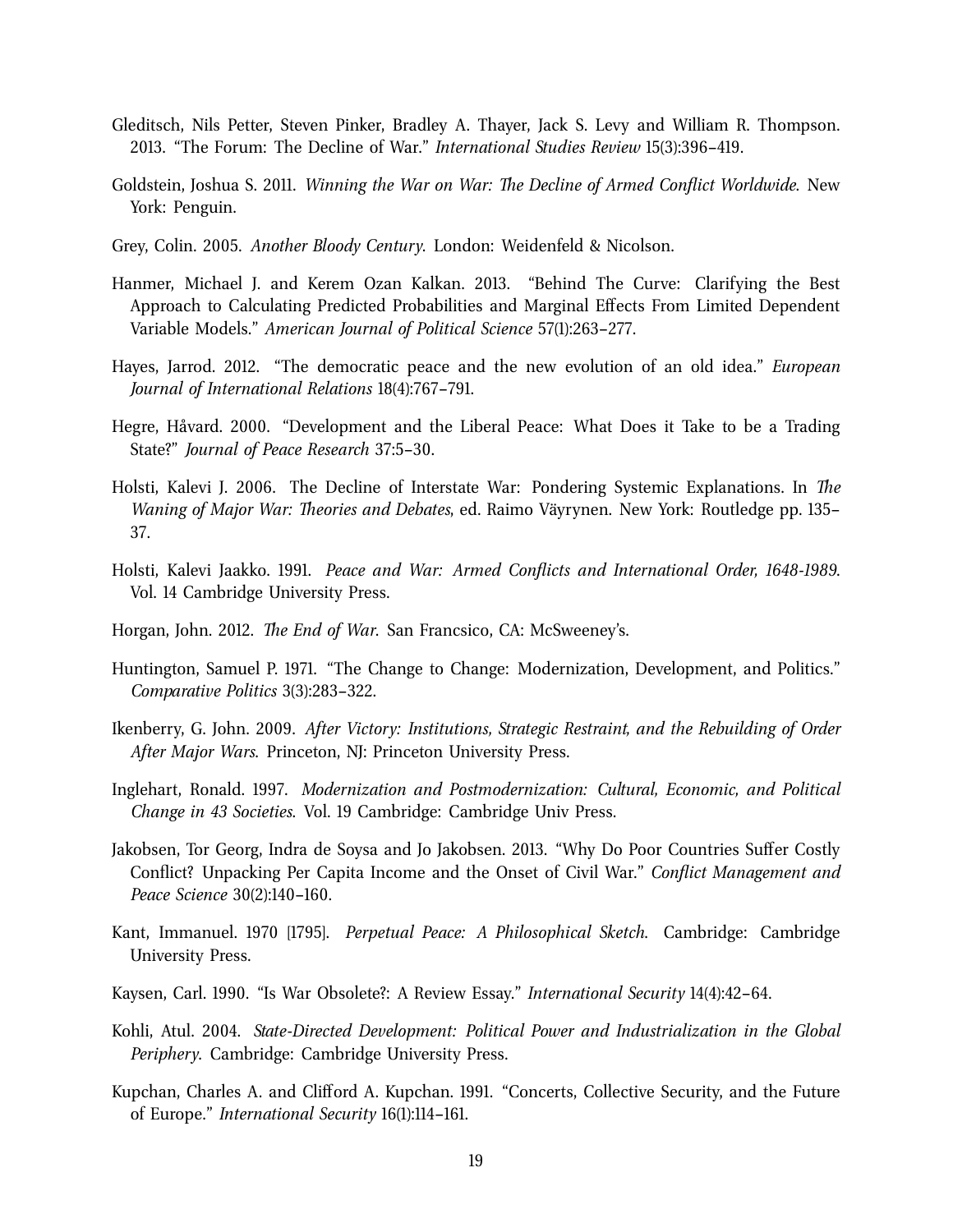- Kurlantzick, Joshua. 2007. *Charm Offensive: How China's Soft Power is Transforming the World*. New Haven, CT: Yale University Press.
- Layne, Christopher. 1993. "The Unipolar Illusion: Why New Great Powers Will Rise." *International Security* 17(4):5–51.
- Levy, Jack S. and William R. Thompson. 2011*a*. *The Arc of War: Origins, Escalation, and Transformation*. Chicago: University of Chicago Press.
- Levy, Jack S. and William R. Thompson. 2011*b*. *Causes of War*. Malden, MA: John Wiley & Sons.
- Liberman, Peter. 1998. *Does Conquest Pay?: The Exploitation of Occupied Industrial Societies*. Princeton, NJ: Princeton University Press.
- Mansfield, Edward D. and Jack Snyder. 2002. "Democratic Transition, Institutional Strength, and War." *International Organization* 56(2):297–337.
- Maoz, Zeev and Bruce Russett. 1992. "Alliance, Contiguity, Wealth, and Political Stability: Is the Lack of Conflict among Democracies a Statistical Artifact?" *International Interactions* 17(3):245– 267.
- Maoz, Zeev and Bruce Russett. 1993. "Normative and Structural Causes of Democratic Peace, 1946-1986." *American Political Science Review* 87(3):624–638.
- Marshall, Monty G. and Keith Jaggers. 2002. "Polity IV project: Political regime characteristics and transitions, 1800-2007." Available on line at: http://www.systemicpeace.org/polity/polity4.htm .
- McDonald, Patrick J. 2007. "The Purse Strings of Peace." *American Journal of Political Science* 51(3):569–582.
- McDonald, Patrick J. 2010. "Capitalism, Commitment, and Peace." *International Interactions* 36(2):146–168.
- Mearsheimer, John J. 2001. *The Tragedy of Great Power Politics*. New York: WW Norton & Company.
- Morgan, Patrick M. 2006. "Multilateral Institutions as Restraints on Major War." pp. 160–184.
- Morgan, T. Clifton and Sally Campbell. 1991. "Domestic Structure, Decisional Constraints, and War: So Why Kant Democracies Fight?" *Journal of Conflict Resolution* 35(2):187–211.
- Mousseau, Michael. 2009. "The Social Market Roots of Democratic Peace." *International Security* 33(4):52–86.
- Mousseau, Michael. 2012. "Capitalist Development and Civil War." *International Studies Quarterly* 56(3):470–483.
- Mousseau, Michael, Håvard Hegre and John Oneal. 2003. "How the Wealth of Nations Conditions the Liberal Peace." *European Journal of International Relations* 9(2):277–314.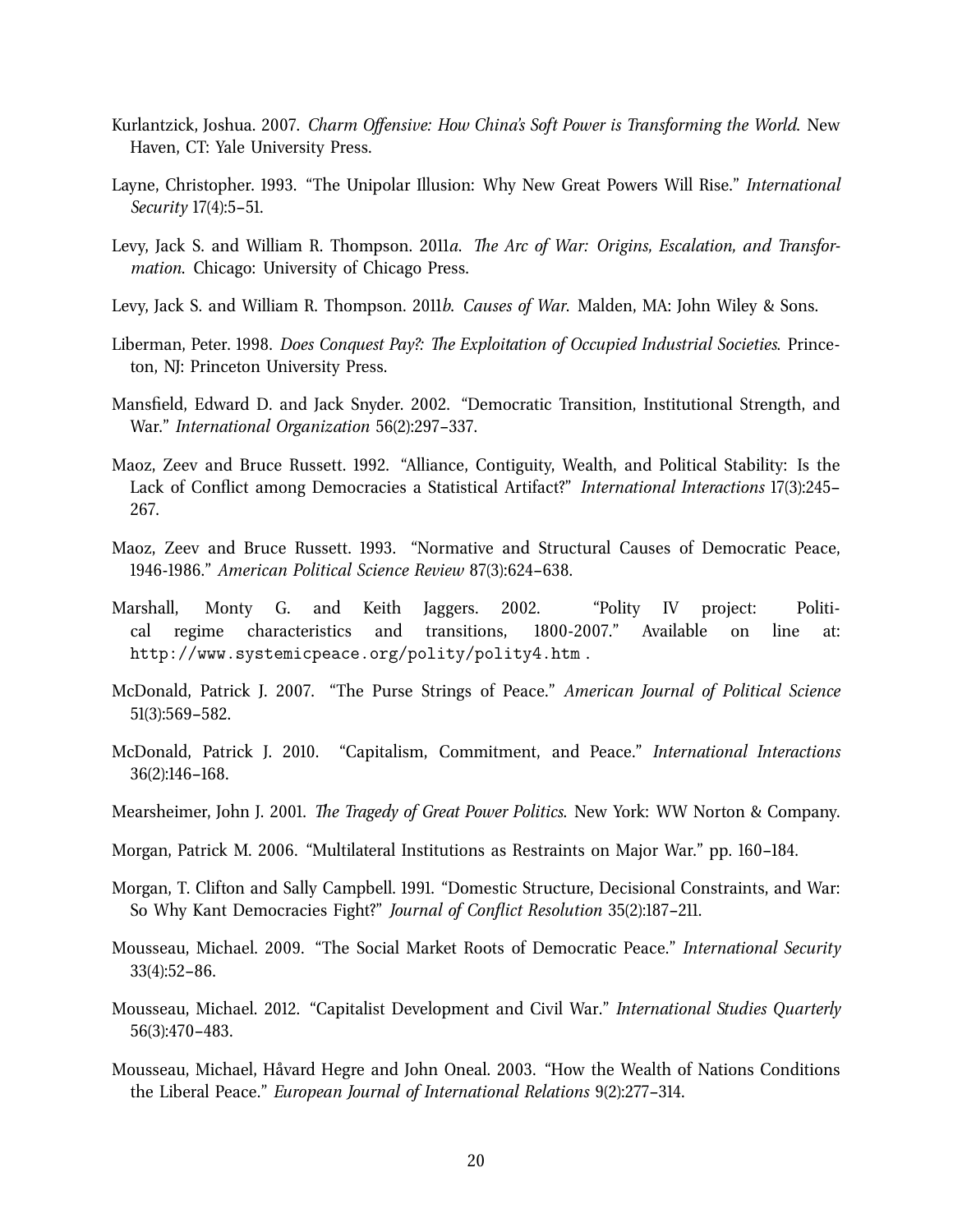- Muchembled, Robert. 2012. *A History of Violence: From the End of the Middle Ages to the Present*. Cambridge: Polity.
- Mueller, John. 2009. "War Has Almost Ceased to Exist: An Assessment." *Political Science Quarterly* 124(2):297–321.
- Mueller, John Paul. 1989. *Retreat From Doomsday: The Obsolence of Major War*. New York: Basic Books.
- North, Douglass C., John J. Wallis and Barry R. Weingast. 2009. *Violence and Social Order*. Cambridge, MA: Cambridge University Press.
- Oneal, John and James Lee Ray. 1997. "New Tests of the Democratic Peace: Controlling for Economic Interdependence, 1950-85." *Political Research Quarterly* 50(4):751–775.
- Palmer, Glenn, Vito D'Orazio Michael Kenwick and Matthew Lane. Forthcoming. "The MID4 Data Set: Procedures, Coding Rules, and Description." *Conflict Management and Peace Science* .
- Payne, James L. 2004. *A History of Force: Exploring the Worldwide Movement Against Habits of Coercion, Bloodshed, and Mayhem*. Sandpoint, ID: Lytton Publishing Co.
- Pfaff, William. 2001. "The Question of Hegemony." *Foreign Affairs* 80(1):221–233.
- Pinker, Steven. 2011. *The Better Angels of Our Nature: Why Violence Has Declined*. New York: Penguin.
- Rasler, Karen A. and William R. Thompson. 2005. *Puzzles of the Democratic Peace: Theory, Geopolitics, and the Transformation of World Politics*. London: Palgrave Macmillan.
- Rauchhaus, Robert. 2009. "Evaluating the Nuclear Peace Hypothesis A Quantitative Approach." *Journal of Conflict Resolution* 53(2):258–277.
- Richards, Jesse. 2010. *The Secret Peace: Exposing the Positive Trend of World Events*. New York: Book & Ladder Press.
- Rosecrance, Richard N. 1986. *The Rise of the Trading State: Commerce and Conquest in the Modern World*. New York: Basic Books.
- Rosenbaum, Paul R. 1999. "Choice as an Alternative to Control in Observational Studies." *Statistical Science* 14(3):259–278.
- Ross, Michael L. 2012. *The Oil Curse: How Petroleum Wealth Shapes the Development of Nations*. Princeton, NJ: Princeton University Press.
- Schneider, Gerald. 2013. "Peace through globalization and capitalism? Prospects of two liberal propositions." *Journal of Peace Research* 51(2):173–183.
- Schumpeter, Joseph A. 1942. *Capitalism, Socialism, and Democracy*. New York, NY: Harper.
- Schumpeter, Joseph A. 1955 [1919]. The Sociology of Imperialisms. In *Imperialism & Social Classes*. Cleveland, OH: World Publishing Co.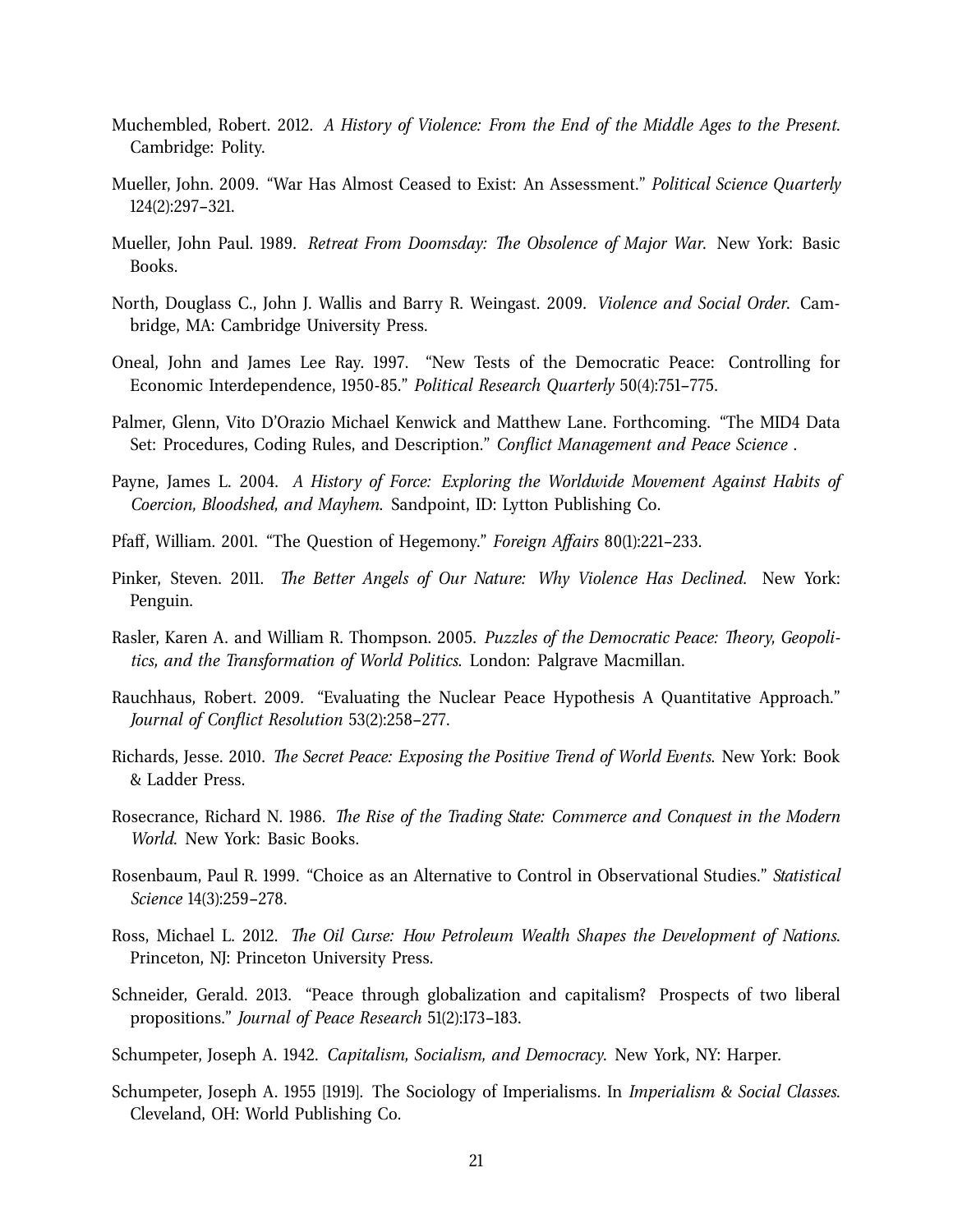- Signorino, Curtis S. and Jeffrey M. Ritter. 1999. "Tau-b or Not Tau-b: Measuring the Similarity of Foreign Policy Positions." *International Studies Quarterly* 43:115–144.
- Smith, Rupert. 2007. *The Utility of Force: The Art of War in the Modern World*. New York: Alfred A. Knopf.
- Souva, Mark and Brandon Prins. 2006. "The Liberal Peace Revisited: The Role of Democracy, Dependence, and Development in Militarized Interstate Dispute Initiation, 1950–1999." *International Interactions* 32(2):183–200.
- Taylor, Overton H. 1951. "Schumpeter and Marx: Imperialism and Social Classes in the Schumpeterian System." *The Quarterly Journal of Economics* pp. 525–555.
- Tertrais, Bruno. 2012. "The Demise of Ares: The End of War as We Know It?" *The Washington Quarterly* 35(3):7–22.
- Thakur, Ramesh. 2006. *The United Nations, Peace and Security: From Collective Security to the Responsibility to Protect*. Cambridge: Cambridge University Press.
- Thayer, Bradley A. 2006. "In Defense of Primacy." *The National Interest* (86):32–37.
- Van Evera, Stephen. 1999. *Causes of War: Power and the Roots of Conflict*. Ithaca, NY: Cornell University Press.
- Väyrynen, Raimo. 2013. *The Waning of Major War: Theories and Debates*. New York: Routledge.
- Waltz, Kenneth N. 1993. "THe Emerging Structure of International Politics." *International Security* 18(2):44–79.
- Ward, Michael D. and Kristian S. Gleditsch. 1998. "Democratizing for Peace." *American Political Science Review* 92(1):51–61.
- Weeks, Jessica and Dara Cohen. 2006. "Red Herrings? Fishing Disputes, Regime Type, and Interstate Conflict." Presented at the Annual Meeting of the International Studies Association, San Diego, CA, March 2006 .
- Wohlforth, William C. 1999. "The Stability of a Unipolar World." *International Security* 24(1):5–41.
- World Bank. 2013. "World Development Indicators." Available online at: http://data.worldbank.org/indicator/NV.IND.TOTL.ZS .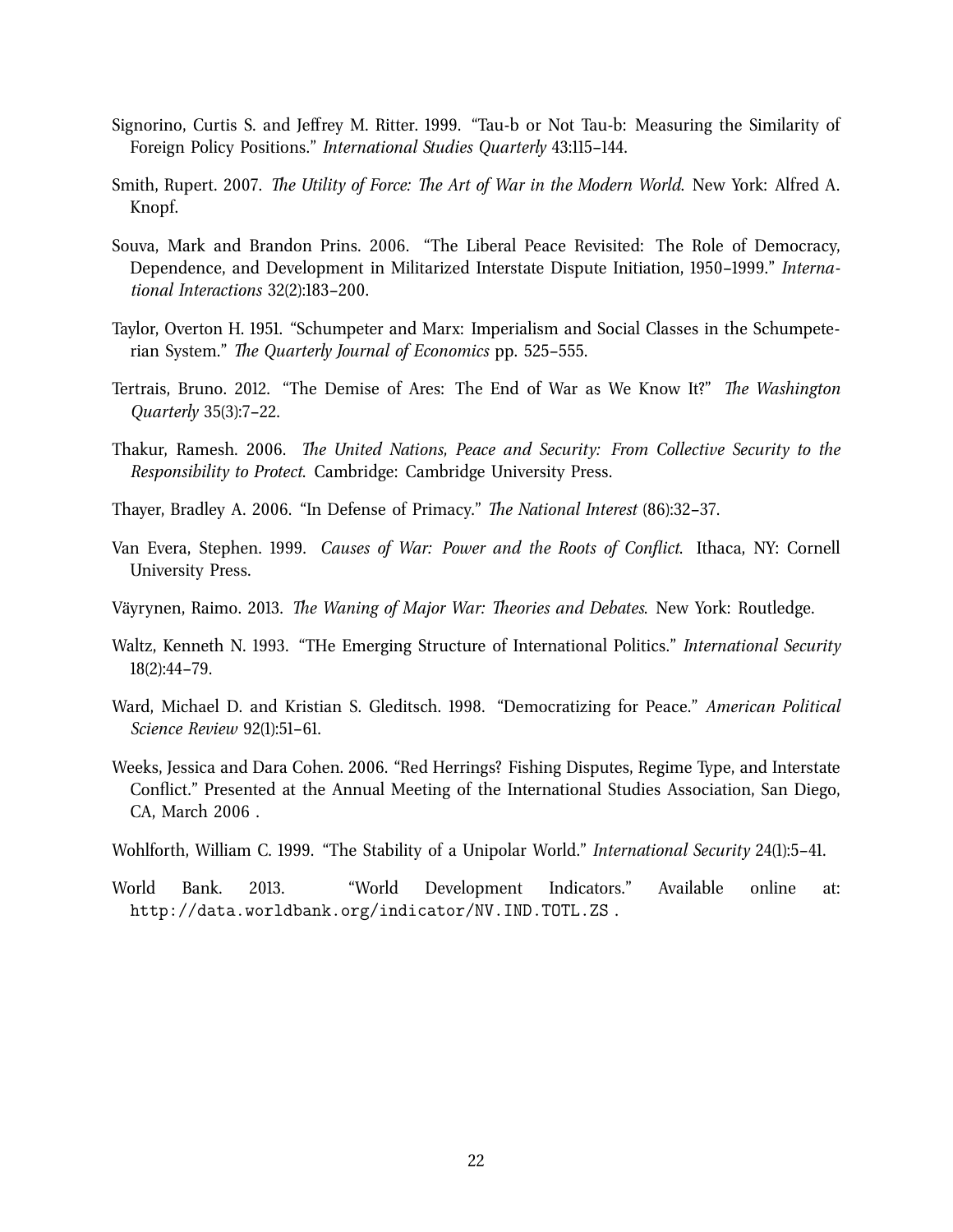### **Notes**

<sup>1</sup>Aron (2009) provides an excellent discussion of these works.

<sup>2</sup>Contrary to Angell, Schumpeter argues that war should also disappear for immaterial (cultural) reasons. Contrary to Rosecrance, he identifies domestic causes for peace, which can have both dyadic and systemic effects.

<sup>3</sup>There are strong parallels between Schumpeter and Kant (1970 [1795]), who stated that the war would disappear as soon as the constitution of *every* country became republican.

<sup>4</sup>Following the interpretation by Aron (2009) and Blokland (2006), we argue that Schumpeter's concept of modernity was particularly concerned with industrialization, rather than private capitalism.

<sup>5</sup>Brooks (1999) argues that Liberman's evidences may be influenced by selection bias.

<sup>6</sup>A similar phenomenon has been observed by civil war scholars, who argue that a country's level of economic development (Fearon and Laitin 2003; Jakobsen, de Soysa and Jakobsen 2013) and growth, along with the presence of (lootable) natural resources (Collier and Hoeffler 2004; Boix 2008; Ross 2012) plays an important role in the likelihood of civil war onset.

 $7$ The rationale for restricting the sample only to politically relevant dyads has been discussed in depth within the literature (see, e.g., Maoz and Russett 1993; Choi 2011).

 ${}^{8}$ Kohli (2004), for example, argues that, since 1945, most emerging economies have been state-driven, and that state-directed development follows at least three paths: neopatrimonial, cohesive-capitalist and fragmented-multiclass.

 $9$ Within our data, a state's industrial, service, and agricultural variables will always sum to 100. The agricultural sector serves as the omitted category. Thus, the marginal effect of either variable, holding the other (and total GDP) constant, suggests a redistribution of GDP away from agriculture and toward the category in question. This helps us to examine modernization and economic structure directly.

<sup>10</sup>Our three measures of capitalism come from the three authors' datasets, and their inclusion reduces our time ranges to 1977–2000, 1969–2001, and 1960–2005, respectively.

<sup>11</sup>We omit the agricultural sector because it would be perfectly collinear with the sum of the industry and service sector sizes.

 $12$ Because the conventional indicators of material capabilities (composite CINC scores) are likely strongly related to industrialization, we opt to use Phil Arena's (2016) M-score measure, which uses some of the CINC components but avoids the connection to industrialization, and possesses greater face validity. Arena computes the scores using the formula  $M = \ln(\text{milper}_{it}) \left( \frac{\ln(\text{qual}_{it})}{\delta_t} \right)$ *δt* ) , where *milper* is the military personnel component for country *i* in year *t*, *qual* is the ratio of military expenditures to personnel for country *i* in year *t*, and  $\delta_t = 2.2^{((year - 1700)/100)}$  is a time-varying discount factor. The data were retrieved from <http://filarena.weebly.com/data.html>.

<sup>13</sup>The COW trade data contain a significant number of missing values (in our baseline dyadic data, 57% of otherwise-complete cases are missing). Following Gleditsch (2002) and others, we replace missing values with zeros. Our results are robust to employing multiple imputation instead.

<sup>14</sup>Our results are robust to the use of splines.

<sup>15</sup>Gartzke provides capitalism data only through 1992.

<sup>16</sup>Hanmer and Kalkan suggest averaging across all values in the data, which provides the average effect in the population, rather than the effect for a particular case.

 $<sup>17</sup>$ Confidence intervals, of course, overlap. However, the predicted slope is steeper for industrialization in each case.</sup> <sup>18</sup>Significant effects for the service sector are notably absent. Interestingly, this is not because the variable is conditional on the more industrialized of the two states. Models using the service and industrial sectors of the more service-oriented state showed no effect for the size of the former and weak effects for the latter.

<sup>19</sup>Although our analysis uses all dyads, we plot average effects across politically relevant dyads, given the alreadylow likelihood of conflict.

<sup>20</sup>The same can be said for Maoist China, whose attitude toward war has changed since Deng Xiaoping's reforms.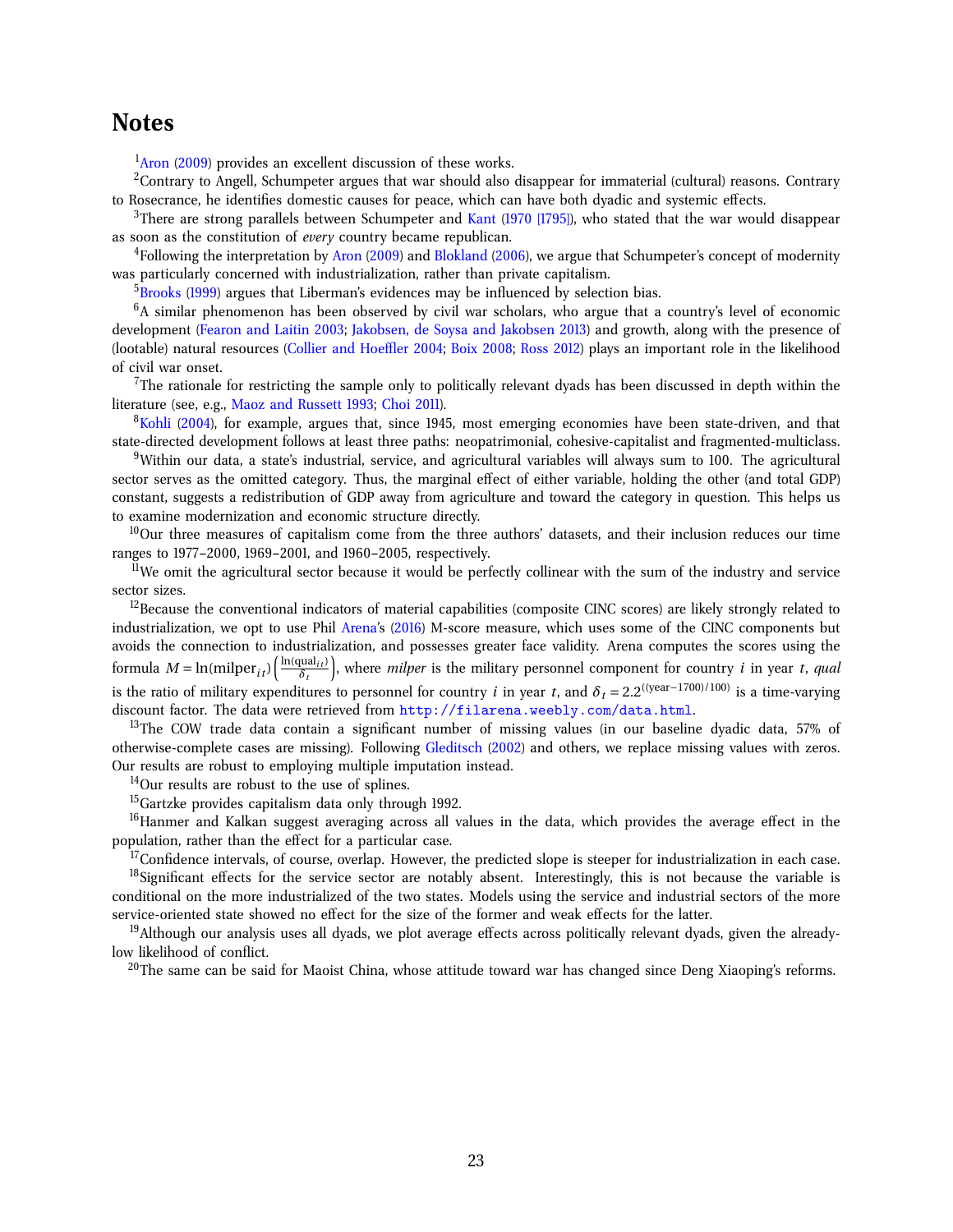

Figure 1: Monadic effects of industrialization, democracy, and capitalism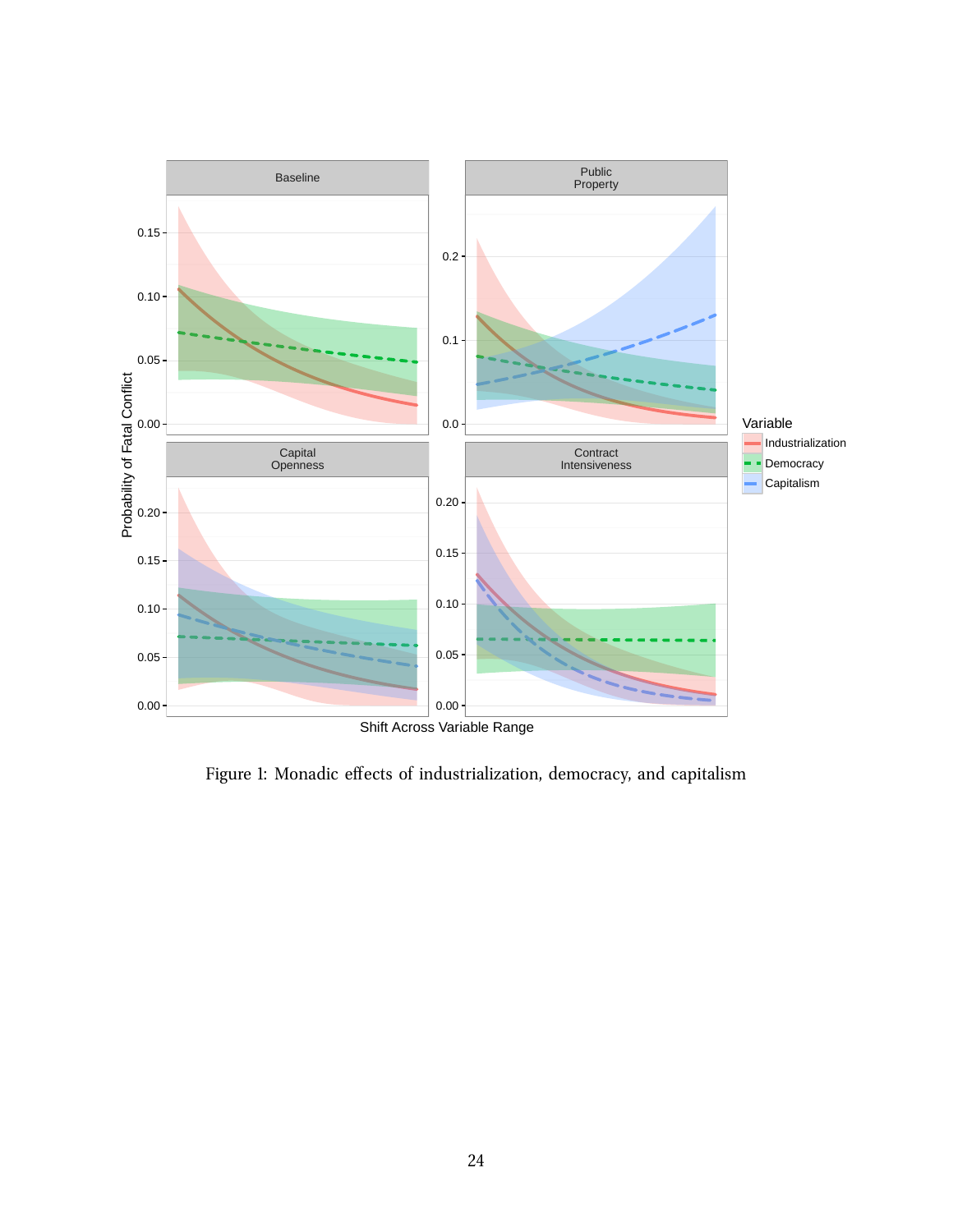

Figure 2: Dyadic effects of industrialization, democracy, and capitalism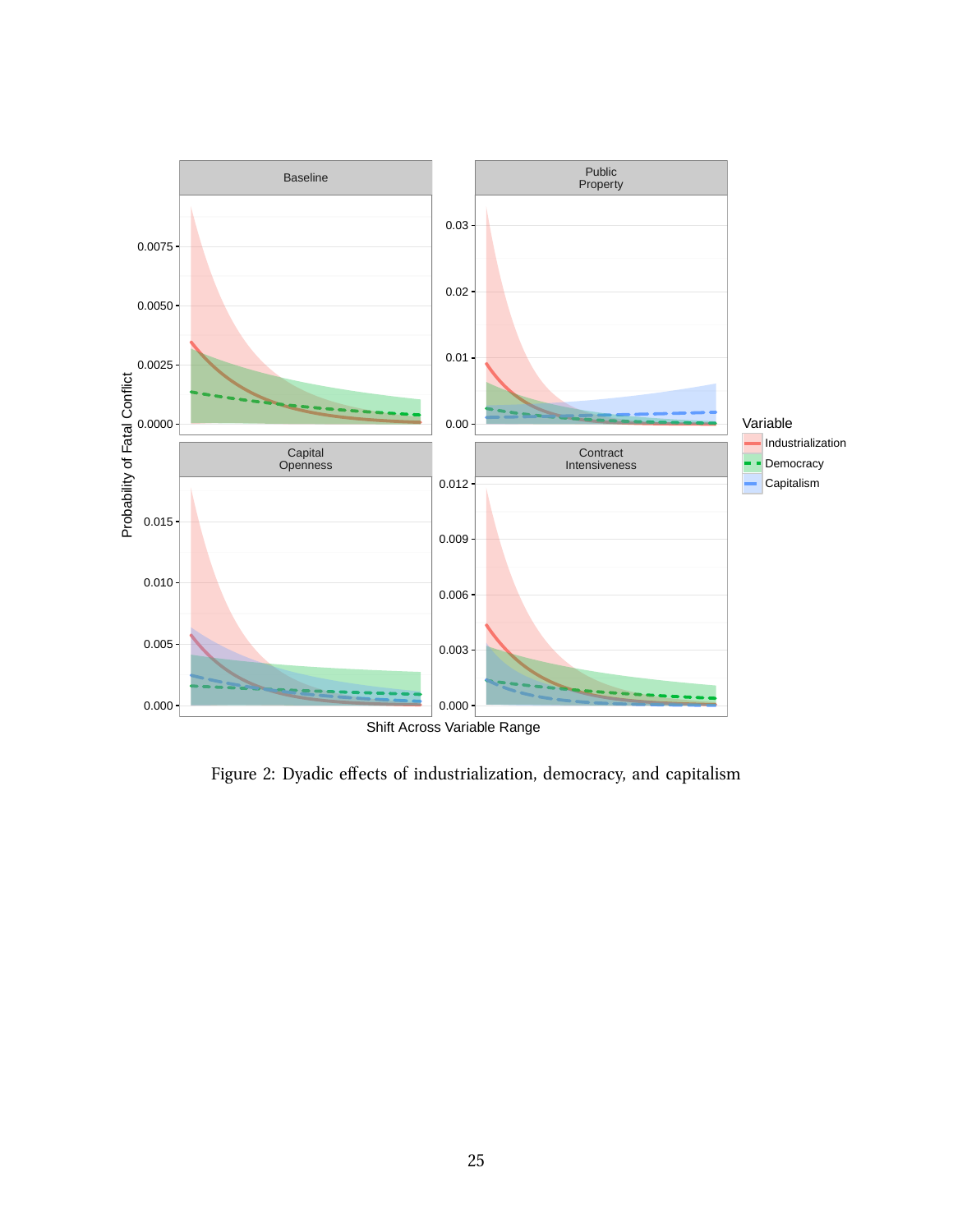|                               | Model 1    | Model 2       | Model 3           | Model 4    |
|-------------------------------|------------|---------------|-------------------|------------|
|                               | (Baseline) | (McDonald)    | (Gartzke)         | (Mousseau) |
| Industry                      | $-0.03***$ | $-0.04***$    | $-0.03$           | $-0.04***$ |
|                               | (0.01)     |               | $(0.01)$ $(0.02)$ | (0.01)     |
| Service                       | $-0.04***$ | $-0.03***$    | $-0.02$           | $-0.02**$  |
|                               | (0.01)     |               | $(0.01)$ $(0.02)$ | (0.01)     |
| <b>Polity Score</b>           | $-0.02$    | $-0.04*$      | $-0.01$           | $-0.00$    |
|                               | (0.02)     | (0.03)        | (0.02)            | (0.02)     |
| GDPpc (logged)                | $-0.23$    | $-0.09$       | $-0.37$           | 0.18       |
|                               | (0.18)     | (0.29)        | (0.34)            | (0.20)     |
| M-Score                       | $0.26***$  | $0.28***$     | $0.34***$         | $0.33***$  |
|                               | (0.09)     |               | $(0.12)$ $(0.12)$ | (0.09)     |
| Major Power                   | $-0.11***$ | $-0.12***$    | $-0.03$           | $-0.07***$ |
|                               | (0.03)     | (0.04)        | (0.04)            | (0.03)     |
| Trade (logged)                | $0.14*$    | 0.11          | 0.16              | $0.16*$    |
|                               | (0.09)     | (0.14)        | (0.15)            | (0.09)     |
| Nuclear Power                 | $0.12***$  | $0.16***$     | $0.09*$           | $0.10***$  |
|                               | (0.04)     | (0.04)        | (0.05)            | (0.03)     |
| <b>Public Property</b>        |            | $0.01^{\ast}$ |                   |            |
|                               |            | (0.01)        |                   |            |
| <b>Capital Openness</b>       |            |               | $-0.15***$        |            |
|                               |            |               | (0.07)            |            |
| <b>Contract Intensiveness</b> |            |               |                   | $-0.46***$ |
|                               |            |               |                   | (0.09)     |
| Constant                      | 0.62       | $-0.49$       | 1.10              | $-2.30**$  |
|                               | (0.86)     | (1.46)        | (1.33)            | (1.04)     |
| Number of observations        | 3853       | 1919          | 1845              | 2875       |
| Log-likelihood                | $-756.73$  | $-330.55$     | $-373.72$         | $-573.25$  |

Robust standard errors, clustered on state in parentheses.  $t$ ,  $t^2$ ,  $t^3$  not shown.

*<sup>∗</sup>p <* .10; *∗∗p <* .05; *∗∗∗p <* .01. All tests are two-tailed tests.

Table 1: Results of monadic analysis